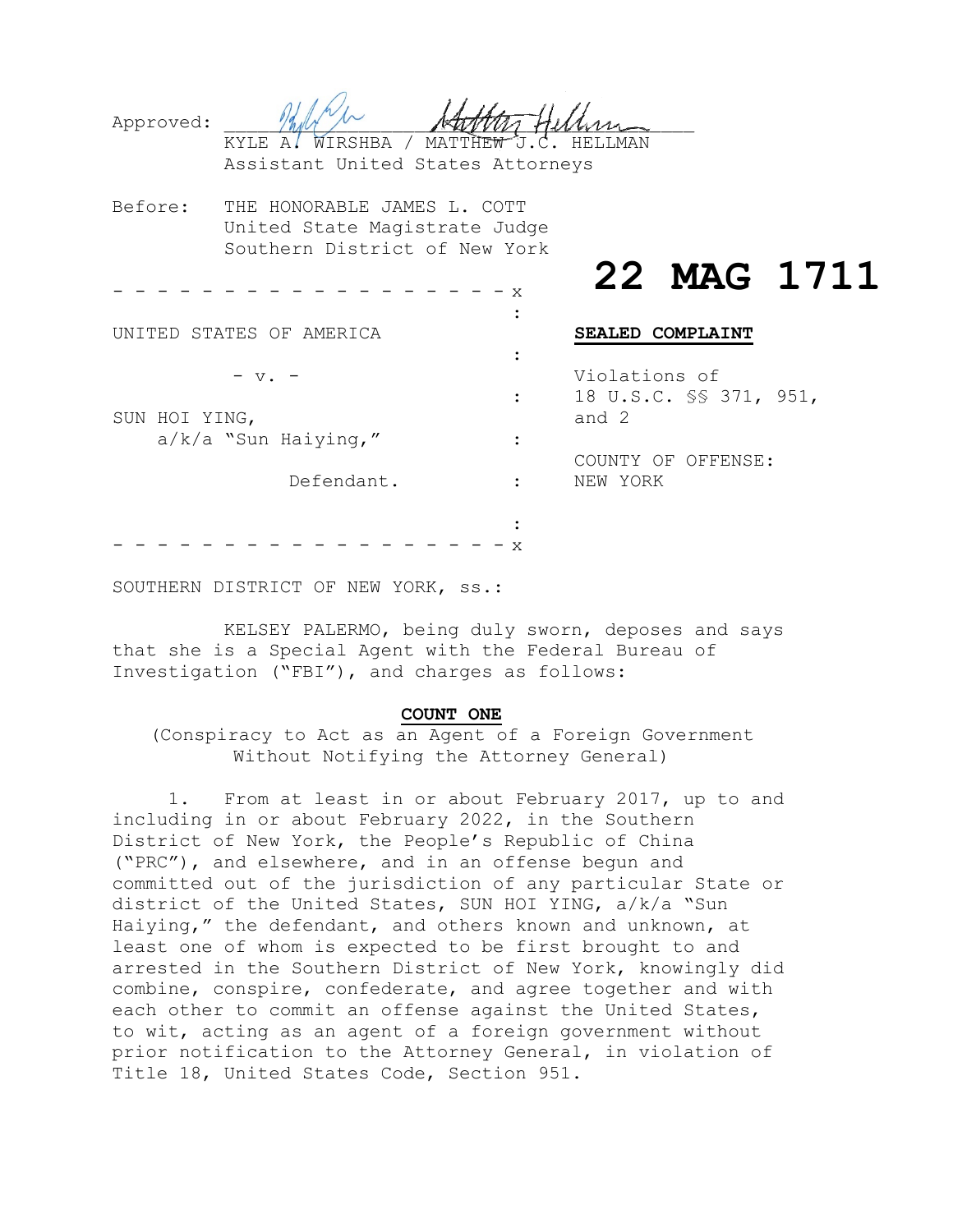2. It was a part and an object of the conspiracy that SUN HOI YING, a/k/a "Sun Haiying," the defendant, and others known and unknown, knowingly acted in the United States as an agent of a foreign government, to wit, the PRC Government, without prior notification to the Attorney General, as required by law, in violation of Title 18, United States Code, Section 951.

### Overt Acts

3. In furtherance of the conspiracy and to effect the illegal object thereof, SUN HOI YING, a/k/a "Sun Haiying," the defendant, and others known and unknown, committed the following overt acts, among others, in the Southern District of New York, the PRC, and elsewhere:

a. In or about March 2017, SUN, on behalf of the PRC Government, engaged a private investigation firm ("P.I. Firm-1") based in the United States to obtain personal information for twelve individuals located in the United States who SUN identified as Chinese criminals who were considered fugitives by the PRC Government.

b. On or about December 1, 2019, SUN asked a local U.S. law enforcement officer to contact an individual ("Victim-3") and request that Victim-3 meet with SUN in New York City.

c. On or about December 1, 2019, in New York City, SUN met with and threatened Victim-3 to pressure Victim-3 to enter into a settlement with the PRC Government.

(Title 18, United States Code, Sections 371 and 3238.)

#### **COUNT TWO**

(Acting as an Agent of a Foreign Government Without Notifying the Attorney General)

4. From at least in or about February 2017, up to and including in or about February 2022, in the Southern District of New York, the PRC, and elsewhere, and in an offense begun and committed out of the jurisdiction of any particular State or district of the United States, SUN HOI YING, a/k/a "Sun Haiying," the defendant, who is expected to be first brought to and arrested in the Southern District of New York, knowingly acted in the United States as an agent of a foreign government, namely, the PRC Government, without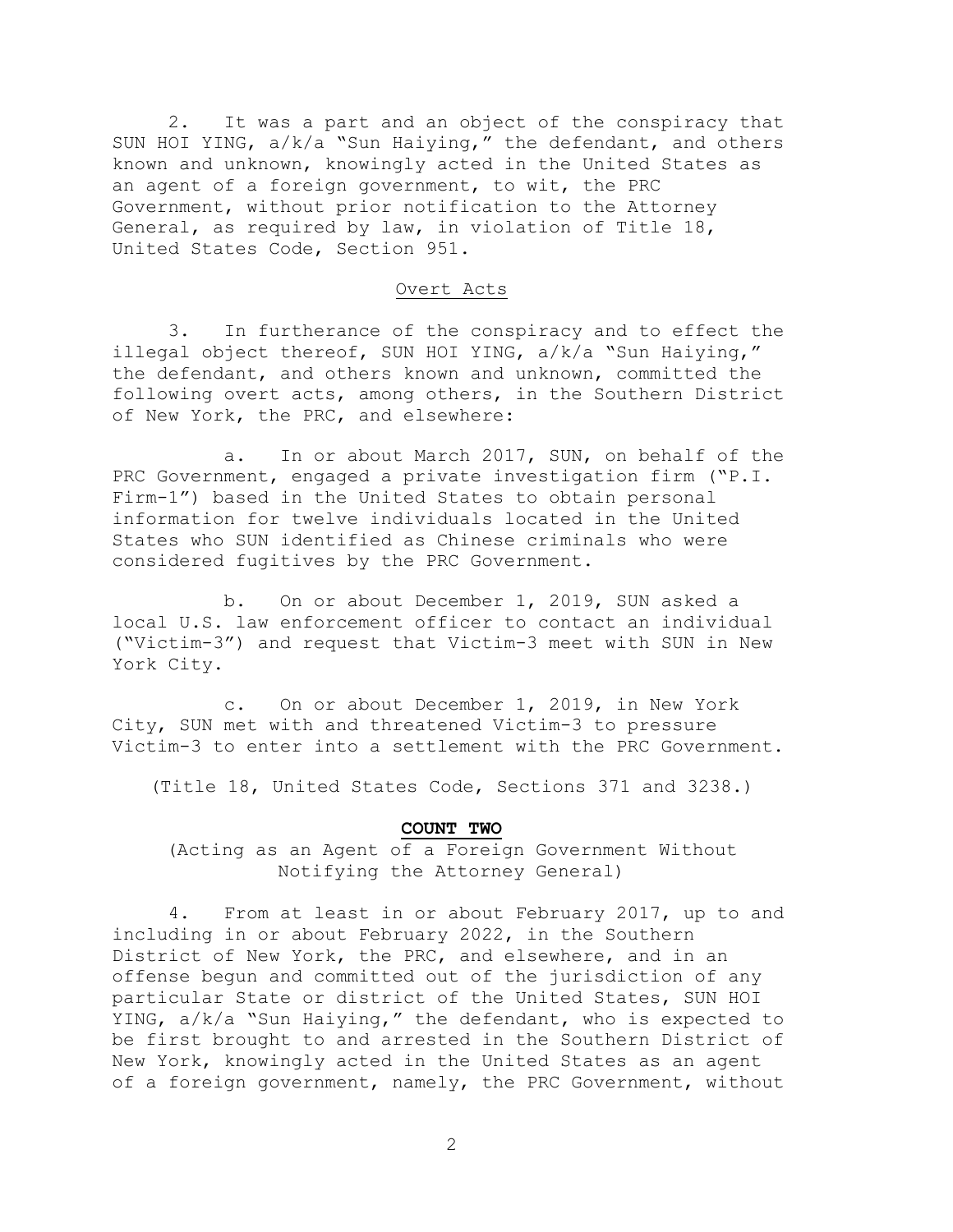prior notification to the Attorney General, as required by law.

(Title 18, United States Code, Sections 951, 2, and 3238.)

The bases for my knowledge and for the foregoing charges, are, in part, as follows:

5. I am a Special Agent with the FBI, and, as such, I have participated in numerous counterintelligence investigations. Among other things, my duties with the FBI have included investigations involving agents working at the direction of foreign governments without prior notification to the United States. Based on my training and experience, I have become knowledgeable about criminal activity, particularly violations of the federal statutes governing the conduct of foreign agents. I have been personally involved in the investigation of this matter.

6. This affidavit is based upon my own knowledge, my conversations with others, including other law enforcement agents, and my examination of reports and records. Because this affidavit is being submitted for the limited purpose of demonstrating probable cause, it does not include all the facts that I have learned during the course of my investigation. Where the contents of documents and the actions, statements, and conversations of others are reported herein, they are reported in substance and in part, except where otherwise indicated.

### **Overview**

7. The FBI has been involved in an investigation of individuals who, working at the direction of the PRC Government, have engaged in an international campaign, known alternatively as "Operation Fox Hunt" and "Operation Skynet" (together, "Operation Fox Hunt"), to pressure individuals located in the United States and elsewhere to return to the PRC to face charges brought by the PRC Government or to otherwise reach financial settlements with the PRC Government.

8. As detailed below, SUN HOI YING, a/k/a "Sun Haiying," the defendant, conducted operations in the United States on behalf of the PRC Government to pressure, threaten, and collect personal information regarding victims of Operation Fox Hunt. Among other things, as part of his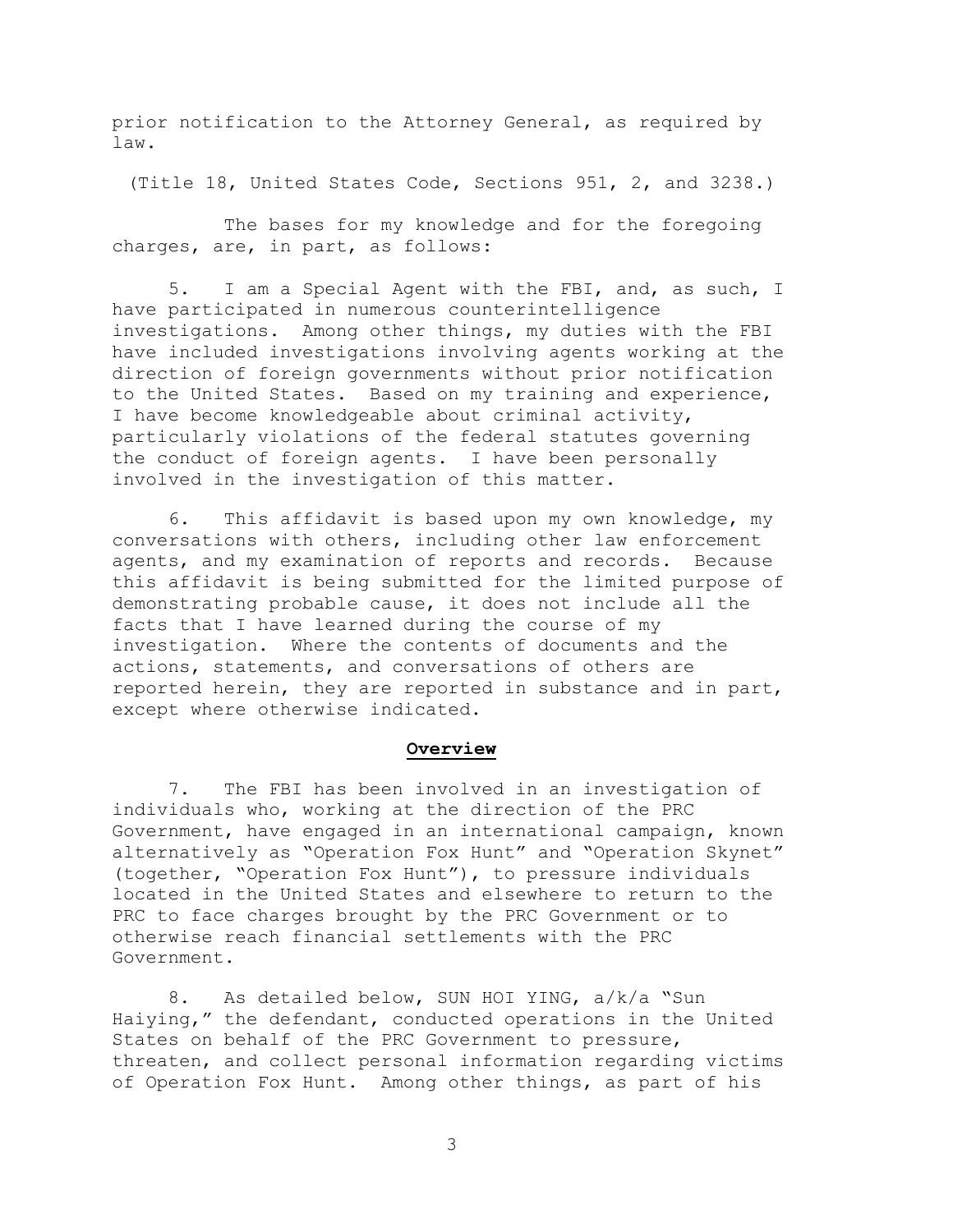operations at the direction of the PRC Government, SUN hired private investigators in the United States to gather personal information on Operation Fox Hunt targets, labeled as "fugitives" by the PRC Government, and provided some of that information to the PRC Government; SUN sought out, located, and met with an Operation Fox Hunt target, Victim-3, in New York City, in coordination with a co-conspirator not named as a defendant herein who is a local U.S. law enforcement officer ("CC-2"); and SUN threatened and pressured Victim-3 during those meetings, including by threatening that the PRC Government would take certain adverse and retaliatory actions if Victim-3 did not comply with the wishes of the PRC Government. SUN told Victim-3, during a recorded meeting, that the PRC Government had found him to help the PRC with Victim-3's case.

9. According to checks of its database by the U.S. Department of Justice's FARA Unit in February 2022, SUN HOI YING, a/k/a "Sun Haiying," the defendant, has never registered under FARA or notified the Attorney General via the National Security Division pursuant to 18 U.S.C. § 951 and 28 C.F.R. § 73.3(a) that he has been acting as an agent of a foreign government.<sup>1</sup>

### **Background on Operation Fox Hunt**

10. Based on my participation in this investigation and others, my review of law enforcement records, reports, and open-source information, and my training and experience, I have learned that the PRC Government is engaged in a worldwide initiative to forcibly repatriate PRC citizens living in the United States and other countries who are wanted in the PRC for allegedly committing various crimes. In the course of my investigation, I have learned, among other things, the following:

a. In approximately July 2014, the PRC announced "Operation Fox Hunt," a PRC Ministry of Public Security (the

4

<sup>&</sup>lt;sup>1</sup> Pursuant to 28 C.F.R.  $\frac{1}{2}$  73.3(b) and (c), foreign agents engaged in certain law enforcement or judicial activities may make their § 951 notifications to Interpol, an FBI Legal<br>Attaché, or the Department of Justice's Office of Attaché, or the Department of International Affairs. Based on my investigation, SUN does not fall into the categories of foreign agents that would make such notifications to these entities.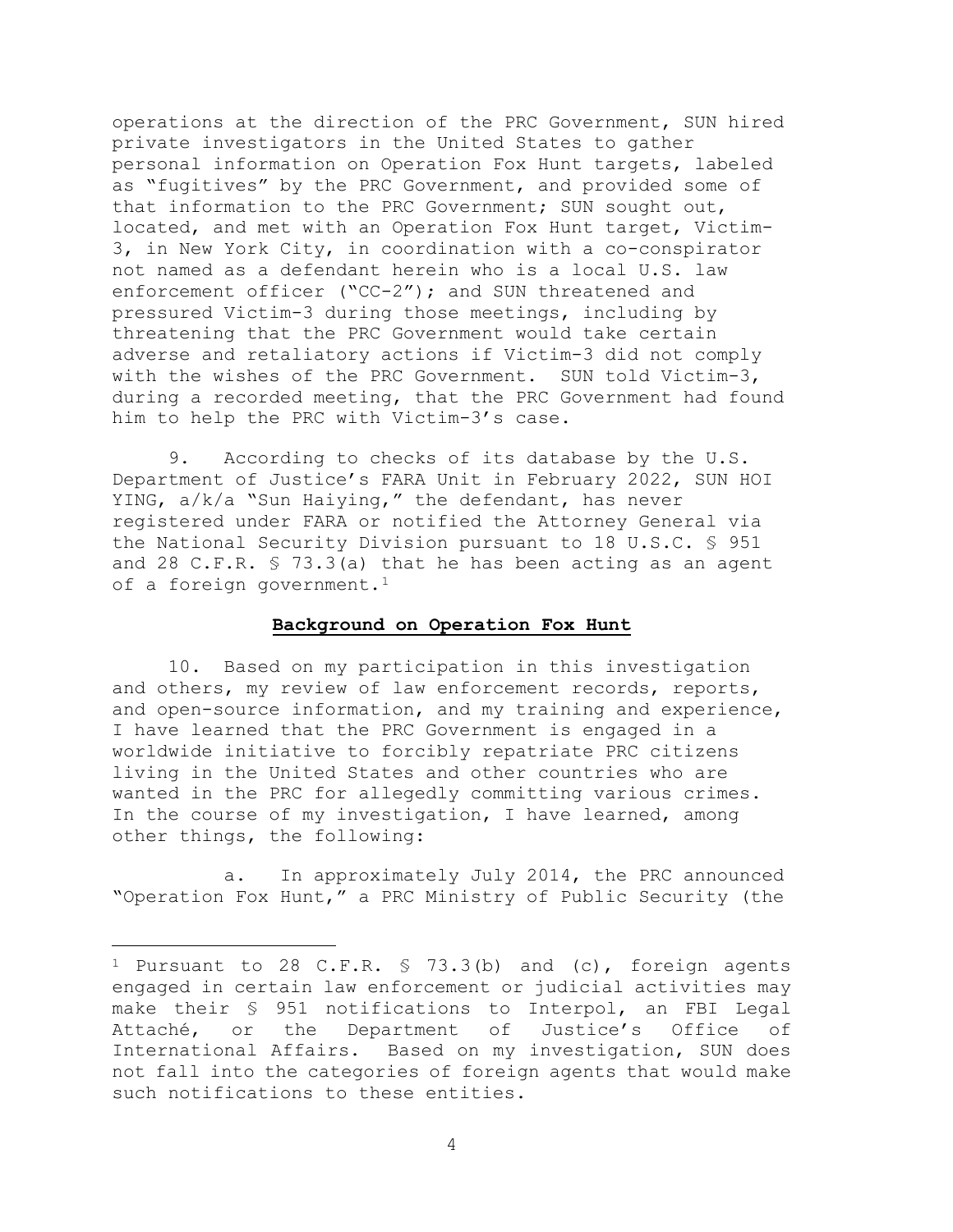"MPS")<sup>2</sup> initiative to locate and repatriate Chinese nationals alleged by the PRC Government to be "fugitives" who had fled to foreign countries, including the United States. The international operation has been described by the PRC Government as part of a larger anti-corruption effort in the PRC, launched in late 2013. To advance these efforts, the PRC Government has engaged in unsanctioned, unilateral, and illegal practices, including coercion, extortion, and intimidation, all targeting these "fugitive" targets and their families in order to compel cooperation or repatriation to the PRC.

b. In or about 2015, the PRC also announced a parallel program to Fox Hunt called "Operation Skynet." Operation Skynet purports to include, among other things, an effort by the PRC Government to repatriate proceeds of corruption held by fugitives who have fled the PRC by both restricting and seizing assets still located in the PRC as well as attempting to recoup the allegedly corrupt proceeds overseas.

c. Operation Fox Hunt is overseen by the Central Commission for Discipline Inspection (the "CCDI"). The CCDI, which operates outside the Chinese judicial system, is an organ of the Chinese Communist Party (the "CCP") responsible for enforcing CCP rules and regulations, including, among other things, those related to alleged corruption. The CCDI coordinates the Operation Fox Hunt campaign with, among other PRC entities, the MPS, the Supreme People's Procuratorate, the People's Bank of China, the Organization Department of the Central Committee of the CCP, and the Ministry of Foreign Affairs.

d. Ordinarily, international law enforcement activity involving the United States relies upon coordination with the U.S. Government and the government of the foreign country. This typically involves steps such as official requests for information located in the United States, notice to the U.S. Government of any travel to the United States for the purpose of the foreign country's investigation, and formal requests to the U.S. Government for foreign officials or their agents to engage in any conduct on behalf of the foreign country.

<sup>2</sup> The MPS is the principal national police authority in the PRC.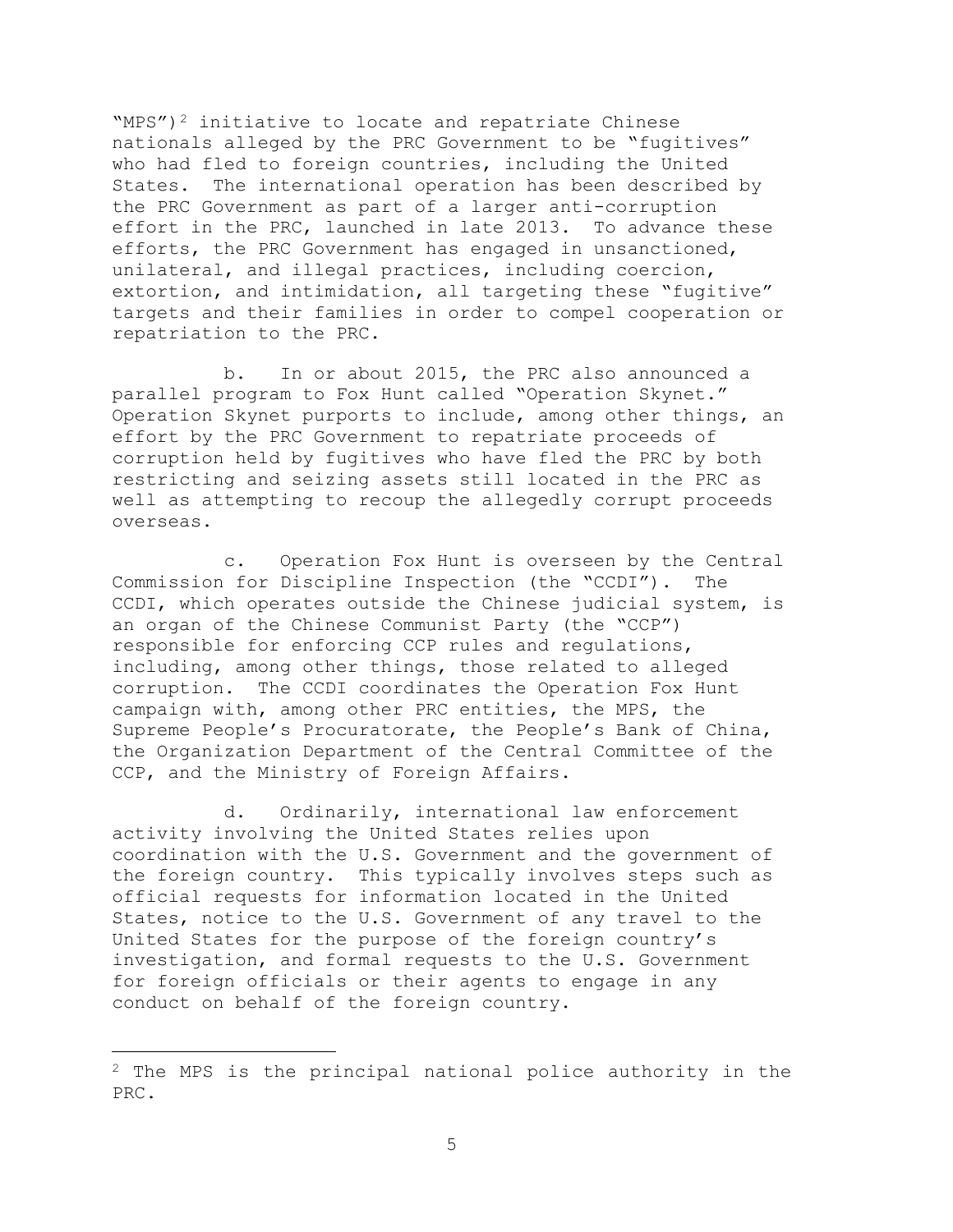e. Additionally, nations such as the United States and the PRC are parties to various international agreements that govern, among other things, the procedure for the arrest of individuals charged with violations of the nation's laws, when those individuals are located abroad. For example, both the United States and the PRC can secure "Red Notices" from the International Criminal Police Organization, commonly known as Interpol, which requests that other nations participating in Interpol arrest the subject of the Red Notice for purposes of repatriation of that individual to the requesting nation. The U.S. Department of State and the U.S. Department of Justice, among other U.S. Government entities, are responsible for administering the execution of Red Notices and other requests from foreign nations for arrests in the United States. Through Operation Fox Hunt, the PRC has sought to circumvent this process by seeking to repatriate Chinese nationals charged with alleged violations of Chinese law to China, without involving the State Department or the Justice Department.

f. In or about June 2016, the Justice Department and the U.S. Department of Homeland Security sent a letter to the CCDI outlining the conditions in which PRC Government officials could contact U.S. state and local law enforcement officials with respect to targets of Operation Fox Hunt. The letter noted that those requirements included, among other things:

i. The MPS, Ministry of Supervision ("MOS"), or various Public Security Bureau ("PSB") officials must first make requests with the FBI Legal Attaché stationed at the U.S. Embassy in Beijing;

ii. Police Liaison Officers at the PRC Embassy in Washington, D.C. must first make requests with the FBI's International Operations Division ("IOD"); and

iii. MPS, MOS, PSB, and PRC Embassy officials may not enter agreements with state and local law enforcement officials without first making such requests to FBI IOD.

g. As detailed below, instead of following these practices, the PRC Government tasked SUN HOI YING, a/k/a "Sun Haiying," the defendant, among others, with achieving goals relating to Operation Fox Hunt, and SUN traveled to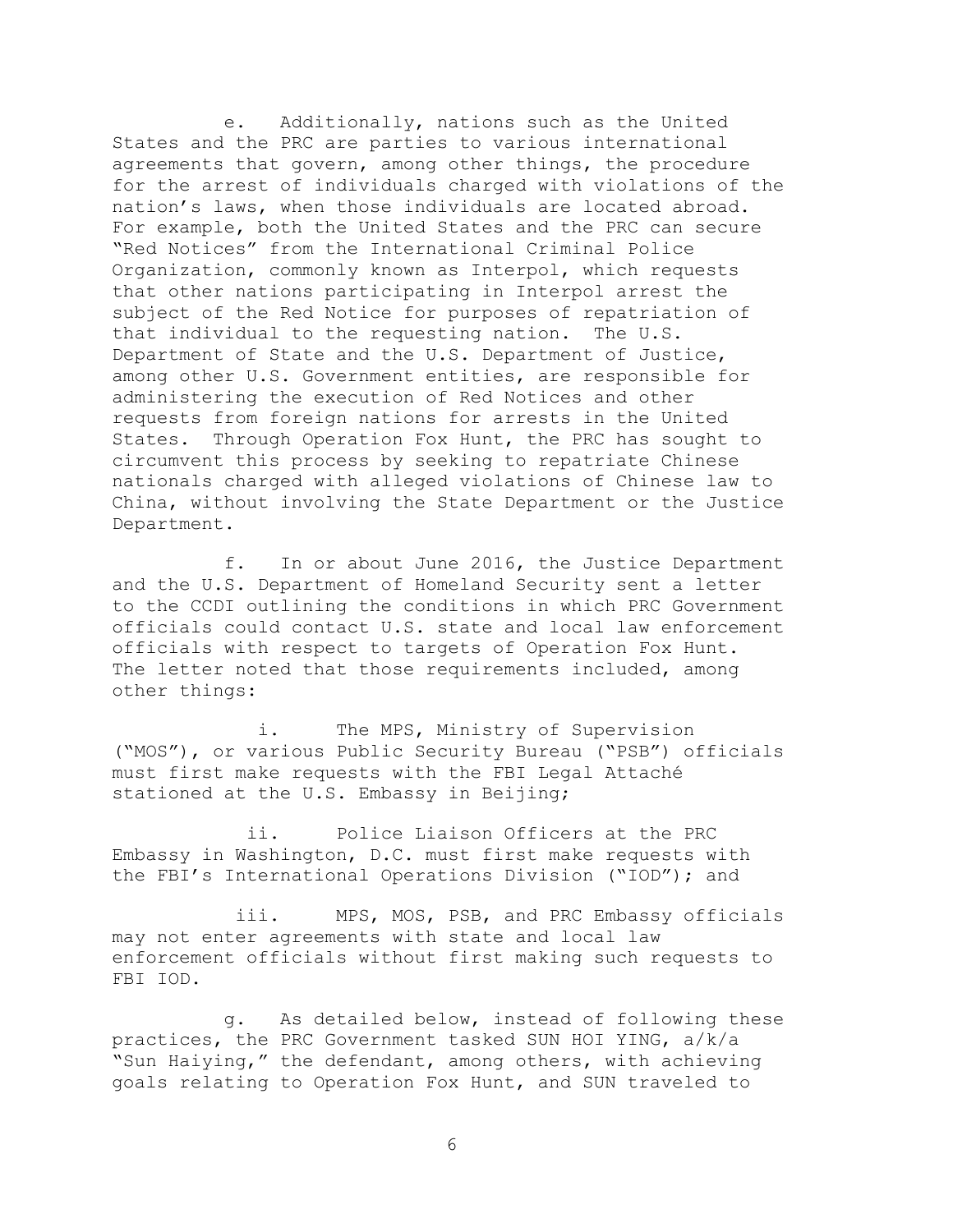the United States and engaged in conduct at the direction of the PRC Government designed to further the goals of Operation Fox Hunt.

# **SUN Uses U.S. Private Investigators to Target Operation Fox Hunt Victims**

11. Based on my involvement in this investigation, and as described in greater detail below, I am aware that from in or about October 2016 through in or about May 2017, SUN HOI YING, a/k/a "Sun Haiying," the defendant, hired private investigators in the United States to investigate Operation Fox Hunt targets, including a U.S. citizen who previously lived in the PRC, worked at a PRC Government-owned company, and was subsequently accused by the PRC Government of embezzlement ("Victim-1"). Personal identifying information for Victim-1 collected by SUN was later published by the PRC Government. During the time that SUN was collecting information about Victim-1 for the PRC Government, Victim-1's daughter ("Victim-2"), a U.S. citizen who was pregnant at the time, was held against her will in the PRC for approximately eight months.

# *Victim-1 Refuses to Return to the PRC and Is Accused of Embezzlement*

12. Based on my participation in this investigation and others, my review of law enforcement records, reports, open-source information, and law enforcement interviews with Victims-1 and  $-2,3$  I have learned, among other things, the following:

a. In or about 2010, Victim-1 immigrated to the United States from the PRC, and later became a U.S. citizen.

b. Prior to leaving the PRC in or about 2010, Victim-1 worked for a property management company (the "PRC Property Company") that was owned and operated by the PRC Government.

<sup>3</sup> Unless otherwise indicated, descriptions of communications, conversations, and documents are set forth in substance and in part. Descriptions of recorded communications are based on draft translations prepared by FBI linguists and are subject to change.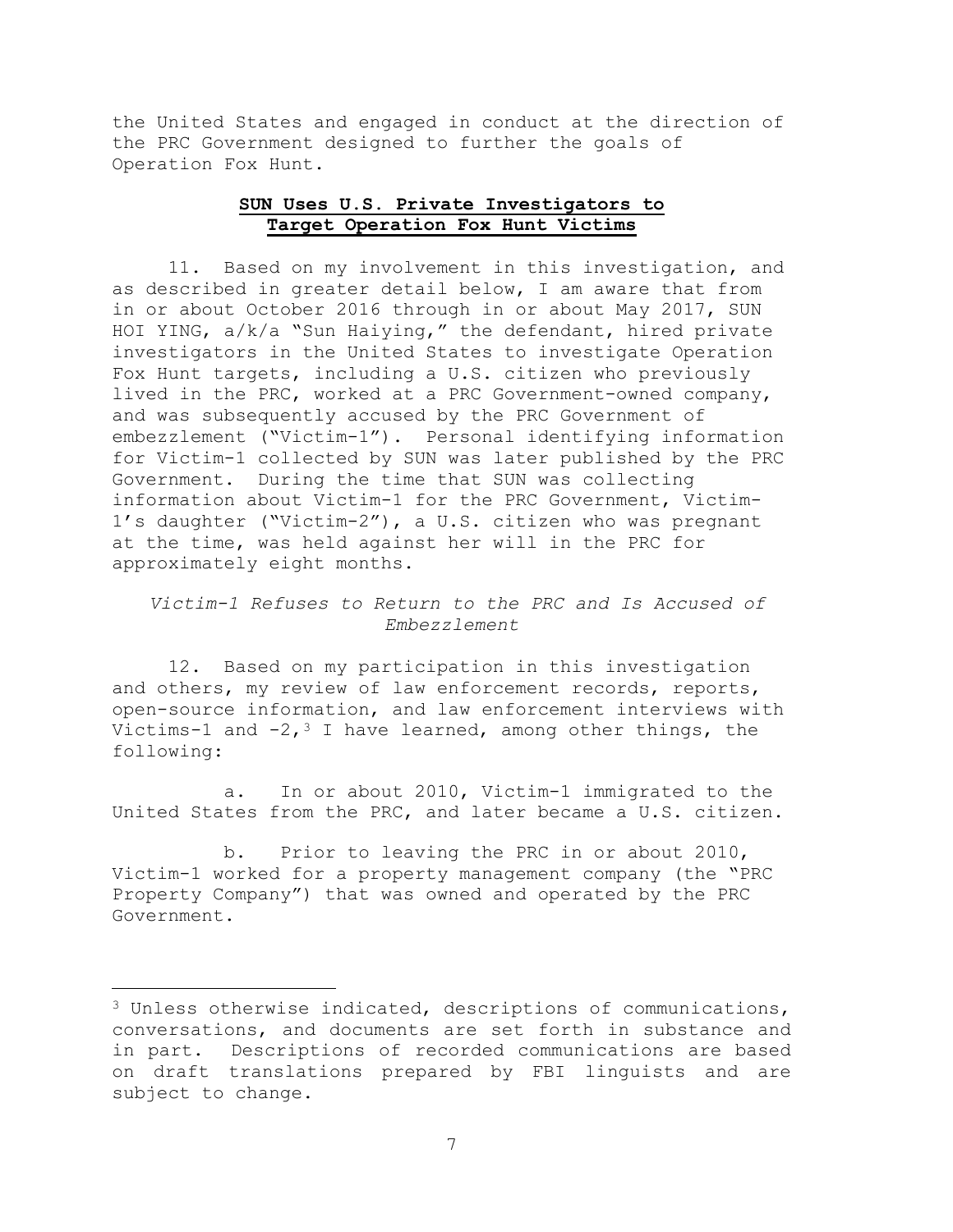c. In or about 2010, after Victim-1 had already moved to the United States, one of Victim-1's former colleagues at the PRC Property Company was arrested in the PRC on embezzlement charges related to the PRC Property Company.

d. After Victim-1's former colleague was arrested, that colleague contacted Victim-1 and informed Victim-1 that the PRC wanted Victim-1 to return to the PRC to sign documents necessary to start an investigation on Victim-1.

e. In or about October 2010, a PRC official ("PRC Prosecutor-1") contacted Victim-1 and asked Victim-1 to return to the PRC to be a witness against her former colleague. Victim-1 agreed to provide information and documentation, but Victim-1 refused to return to the PRC.

f. After Victim-1's refusal to return to the PRC, PRC Government officials contacted one of Victim-1's relatives, a resident of the PRC, and alleged that Victim-1 had illegally taken a large sum of money out of the PRC, an allegation that Victim-1 denies.

*October 2016: Victim-1's Daughter Is Held Against Her Will in the PRC for Eight Months* 

g. In or about October 2016, Victim-1's daughter, Victim-2, who is a U.S. citizen, traveled from the United States to the PRC with Victim-2's spouse and minor child to visit relatives. Later that month, Victim-2, her spouse, and minor child attempted to leave the PRC to return to the United States. At that time, PRC customs officials told Victim-2 that she could not leave the PRC and was subject to an "exit ban." PRC customs officials told Victim-2 to contact Prosecutor-1 to address the "exit ban." Victim-2's spouse and minor child returned to the United States, but Victim-2 was not allowed to go with them.

h. After Victim-2 was prohibited from leaving the PRC and returning to the United States with her family, Victim-2 contacted PRC Prosecutor-1. PRC Prosecutor-1 told Victim-2 that Victim-1 had committed a crime and that the "exit ban" on Victim-2 was a consequence of Victim-1's fugitive status. PRC Prosecutor-1 further told Victim-2 that Victim-2 would not be permitted to leave the PRC until Victim-2 helped cause Victim-1 to return to the PRC to resolve Victim-1's criminal case; that Victim-2 was not to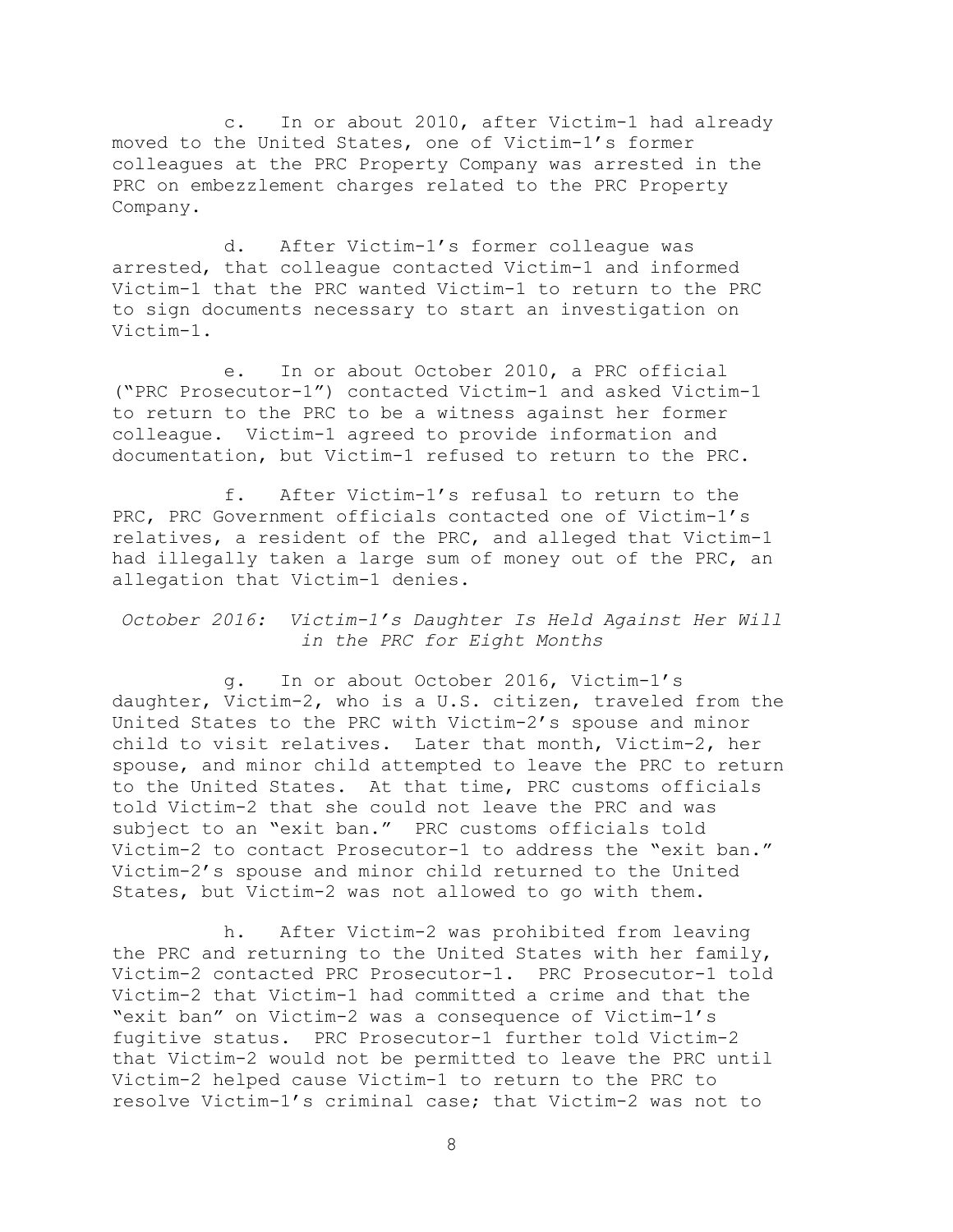discuss the "exit ban" with the U.S. Government; and that the U.S. Embassy was helpless to address Victim-2's status in the PRC. When Victim-2 explained to PRC Prosecutor-1 that she was pregnant and wished to deliver her baby in the United States, PRC Prosecutor-1 told Victim-2 she would deliver her baby in the PRC if the conditions were not yet met for the "exit ban" to be lifted.

*February 2017 – April 2017: SUN Uses U.S. Companies and Persons to Collect Information about Victim-1 for the PRC* 

13. Based on my participation in this investigation and others, my review of law enforcement records, reports, open-source information, and law enforcement interviews with representatives from P.I. Firm-1, a person working at SUN's direction ("CC-1"), and Victim-1, I have learned, among other things, the following:

a. CC-1 is a U.S. citizen living in the United States who had a social relationship with SUN HOI YING, a/k/a "Sun Haiying," the defendant. In or about February 2017, SUN enlisted CC-1 to assist with finding Victim-1 and others for the PRC Government. SUN claimed to CC-1 that this assistance would help the "Chinese Court" find fugitives who had fled from their alleged economic crimes so<br>that lawsuits could be filed against them. SUN further that lawsuits could be filed against them. claimed there was potential for future cooperation between the United States and the PRC, and that this project would develop a "standard operating procedure."

b. In or about March 2017, at SUN's direction, CC-1 accompanied SUN to meet with P.I. Firm-1 in the United States. In advance of the meeting, SUN identified himself to P.I. Firm-1 as the owner of a PRC-based company that holds itself out as an insurance loss-adjusting company (the "SUN Company"). During the meeting, SUN discussed using P.I. Firm-1 to locate individuals in the United States. Following the meeting, P.I. Firm-1 was hired by the SUN Company, but all contact between P.I. Firm-1 and SUN was made through CC-1.

c. In or about March 2017, SUN provided CC-1 approximately 35 names of individuals SUN described as PRC fugitives, including Victim-1.

d. At SUN's direction, CC-1 then provided Victim-1's information to P.I. Firm-1. Specifically, on or about March 25, 2017, CC-1 emailed P.I. Firm-1 a spreadsheet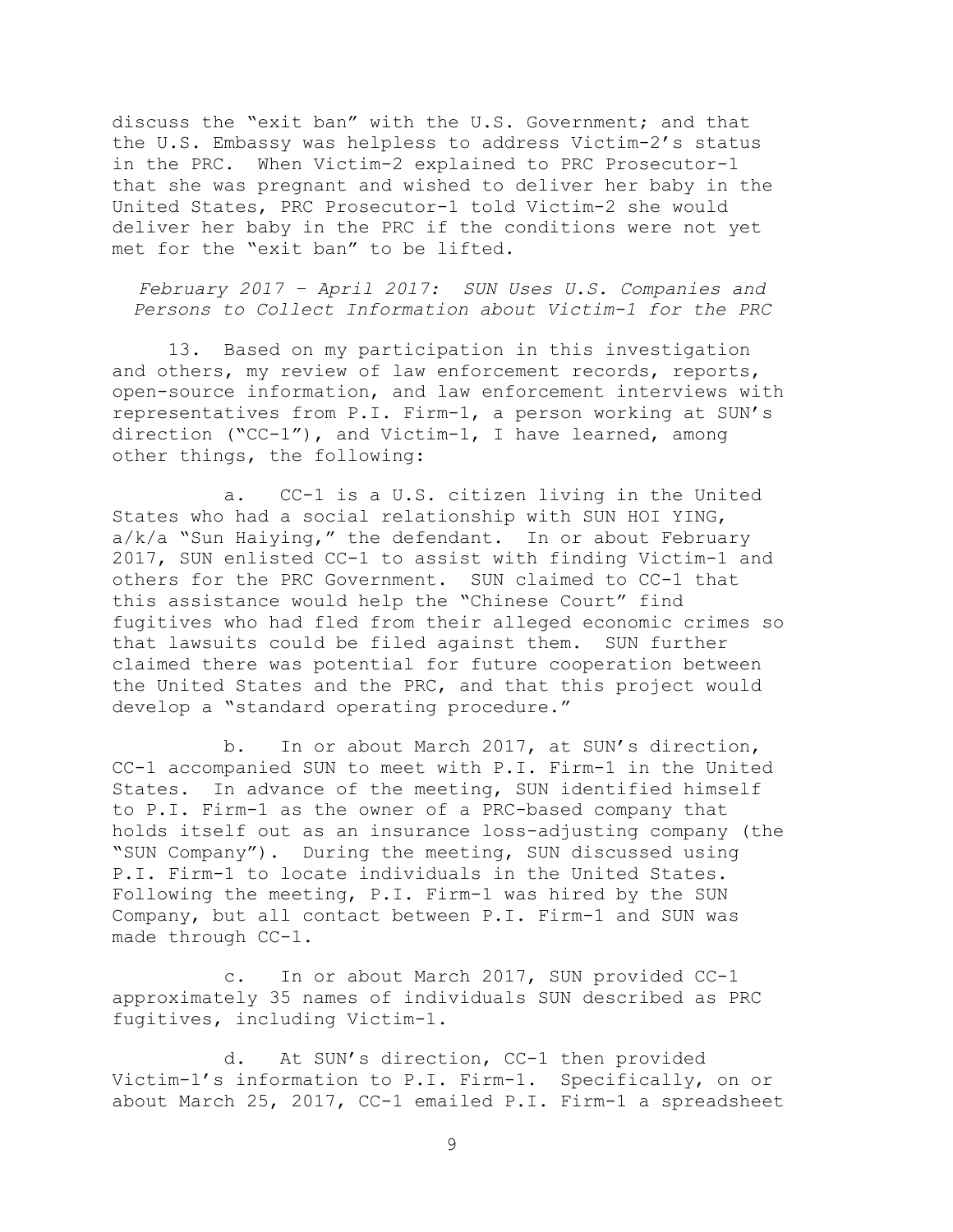with 12 names (the "Fugitive List Spreadsheet") which included a list of individuals with accompanying personal information as well as blank fields for the information that SUN was seeking from P.I. Firm-1, including current and previous home addresses, driver's license photographs, phone numbers, bank account balances, and residency status in the United States. The first person listed on the Fugitive List Spreadsheet was Victim-1. Victim-2's name also appeared in the Fugitive List Spreadsheet in a column titled "Relative Information." At least 10 of the 12 individuals listed in the Fugitive List Spreadsheet has either been identified as an Operation Fox Hunt target by the PRC Government or is the subject of a Red Notice requested by the PRC Government.

e. On or about April 21 and 23, 2017, an investigator working for P.I. Firm-1 ("Private Investigator-1") conducted surveillance at Victim-1's home and obtained at least one photograph of Victim-1. P.I. Firm-1 provided a report of this surveillance to CC-1 that included database research on Victim-1, the home address for Victim-1, and a photograph of Victim-1.

f. In or about April 2017, while still detained in the PRC, Victim-2 learned through relatives that an unknown man (known to law enforcement to be Private Investigator-1, as described above) had gone to Victim-1's home in the United States, asked for Victim-1's location, and took photographs of Victim-1 and  $-2'$ s family members  $-$ all of which caused fear and concern by Victim-1.

g. On or about May 8, 2017, CC-1 sent an email to P.I. Firm-1, which contained, among other things, the following message:

 pictures taken on that day? Especially the ones "I forwarded the files to Mr. Sun last week, he is impressed as well. Please let me know your banking information so that Mr. Sun can transfer payment from his headquarter [*sic*] in Hong Kong to your account. Or, Mr. Sun suggests to let his son pay you with cash[...]. Is it possible to give us more with her house and dog as background. It'd be great if we could link her face and her residence together in a picture."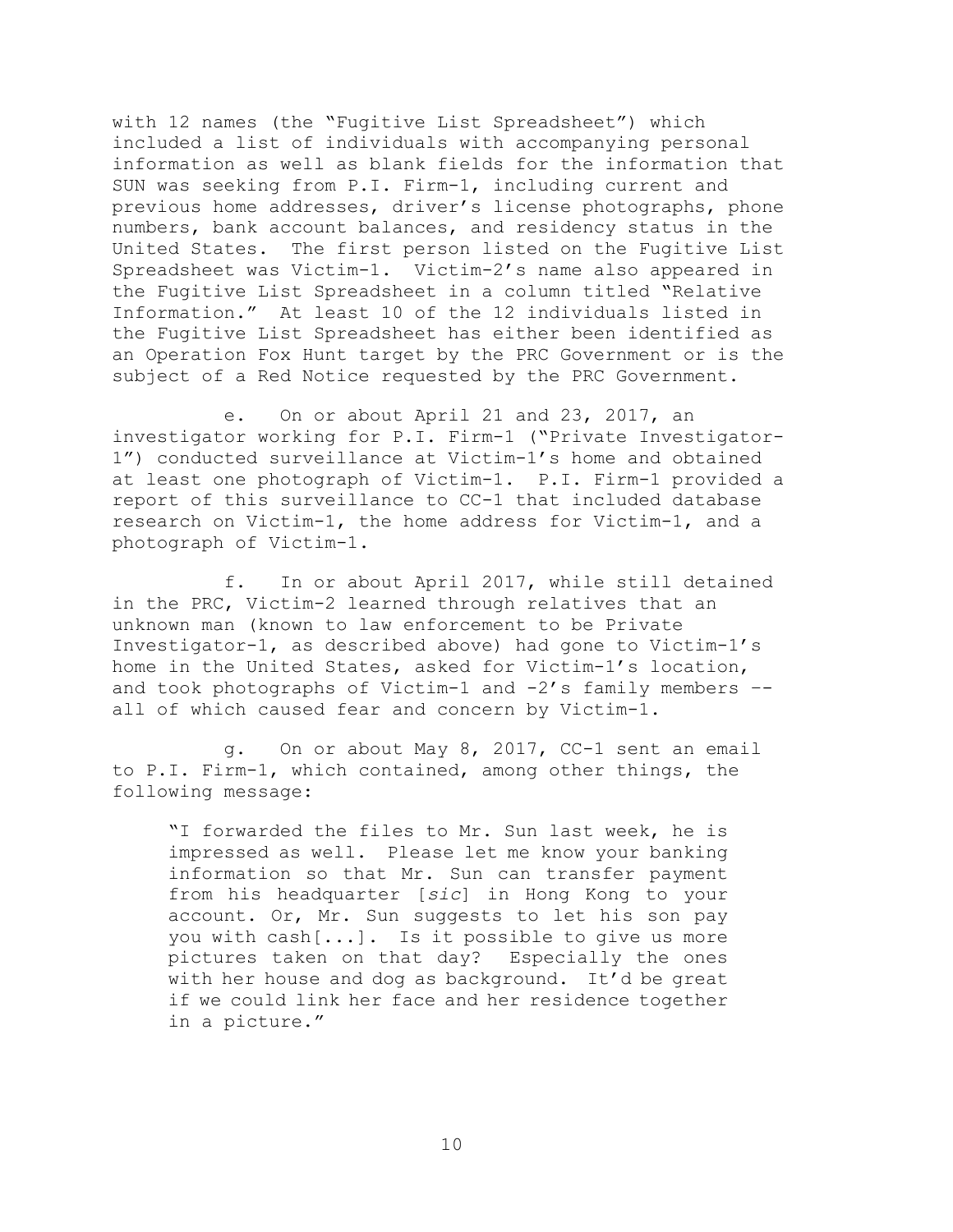h. On or about May 24, 2017, P.I. Firm-1 received payment via wire transfer from the SUN Company with an address in the PRC.

*May 2018: Victim-1's Home Address Is Published and Disseminated by the PRC Government* 

14. Based on my review of open-source materials published on PRC-based news media websites, I know that by in or about June 2018, the PRC Government published a list of 50 Operation Fox Hunt targets who were believed to reside outside of the PRC.

15. The list published by the PRC Government included, among other things, details regarding Victim-1's case, a photograph of Victim-1, and the Victim-1 home address provided by P.I. Firm-1 as described above.

16. Based on my involvement in this investigation, review of reports, and law enforcement interviews of Victims-1 and -2, I am aware that the above-described publication of Victim-1's personal information in connection with the Operation Fox Hunt target list caused Victims-1 and -2 to fear for their safety and the safety of their family members.

*May 2017: Victim-2 Is Finally Released from the PRC* 

17. Based on my participation in this investigation and others, my review of law enforcement records, reports, open-source information, and law enforcement interviews with Victims-1 and -2, I have learned the following, among other things, about Victim-2's release from the PRC:

a. On or about May 28, 2017, U.S. officials in the PRC were notified that the "exit ban" as to Victim-2 would be removed provided Victim-2 carried certain documents provided by the PRC Government back to the United States to be provided to Victim-1.

b. On or about May 29, 2017, Victim-2 was permitted by the PRC Government to leave the PRC and return to the United States. In total, Victim-2 was detained in the PRC for approximately eight months.

### **SUN Travels to the United States to Threaten a Fox Hunt Victim**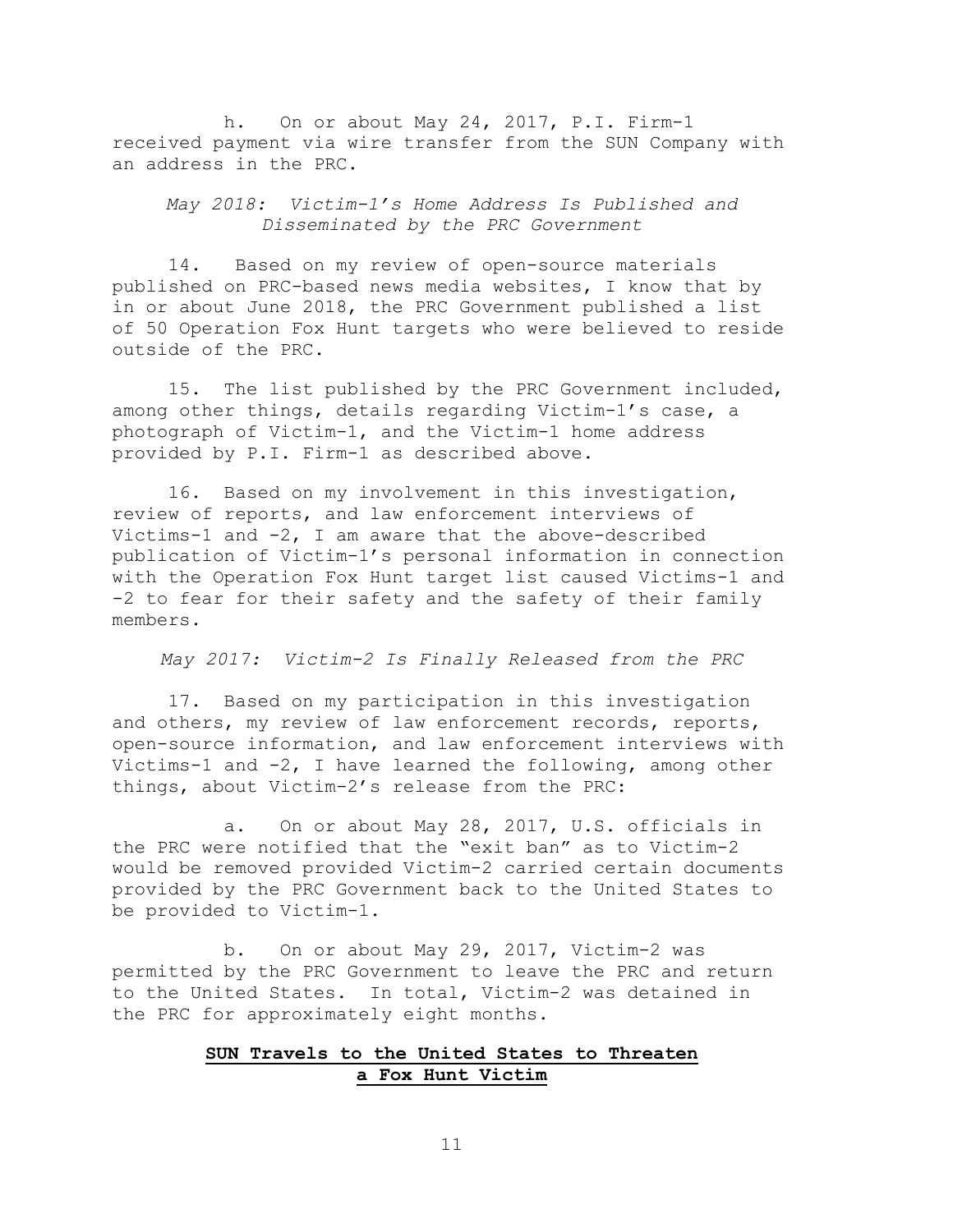18. Based on my involvement in this investigation, and as described in greater detail below, I am aware that in or about December 2019, SUN HOI YING, a/k/a "Sun Haiying," the defendant, traveled to the United States to meet with and threaten Victim-3, an Operation Fox Hunt victim. SUN recruited others, including CC-2, a local U.S. law enforcement officer based in New York City, as part of his effort. SUN -- directly and through CC-2 -- pressured Victim-3 to resolve the case in the PRC against Victim-3 and her family.

*Victim-3 Moves to the United States and Is Accused by the PRC Government of Embezzlement* 

19. Based on my participation in this investigation and others, my review of law enforcement records, reports, open-source information, law enforcement interviews with Victim-3, and reviews of recorded meetings, calls, and messages, I have learned, among other things, the following:

a. Victim-3 moved to the United States from the PRC in or about 2001. Prior to coming to the United States, Victim-3 was an executive at a Chinese company that had been owned by the PRC Government.

b. In or about 2002, after Victim-3 moved to the United States, the PRC accused Victim-3 and her first exhusband of using illegally obtained PRC funds to finance purchases of private property. In connection with these allegations, the PRC Government detained Victim-3's first ex-husband and multiple members of Victim-3's family. In or about 2003, PRC prosecutors obtained a warrant for Victim-3's arrest and thereafter obtained a Red Notice seeking Victim-3's arrest abroad.

i. Between in or about 2007 and 2010, PRC trial and appellate courts evaluated the charges against Victim-3's family and Victim-3's first ex-husband, ultimately concluding that they were not guilty.

ii. Despite these rulings, the PRC Government continued its efforts to seize their property, including by implementing a confiscation procedure to seize property owned by an Operation Fox Hunt target within one year after the issuance of a Red Notice if that target did not return to the PRC to answer the charges. In addition,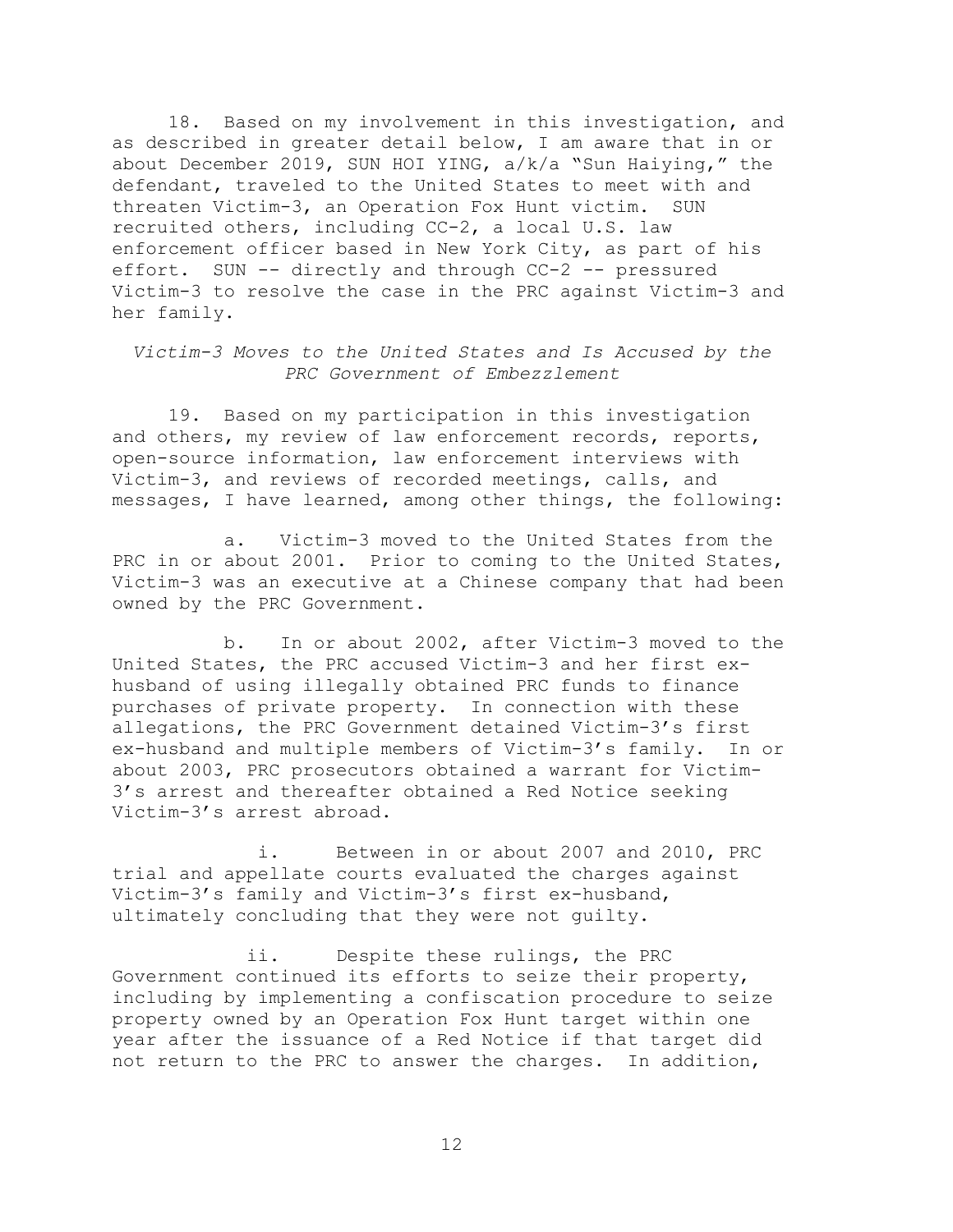the PRC Government began efforts to seize property belonging to Victim-3's second ex-husband.

iii. In or about July 2019, the PRC Government seized Victim-3's second ex-husband's property, which the PRC Government claimed also belonged to Victim-3.

*December 2019: SUN Coordinates with a Local U.S. Law Enforcement Officer to Lure Victim-3 to a Meeting* 

20. Based on law enforcement interviews with Victim-3, and reviews of recorded meetings, calls, and messages, I have learned, among other things, the following:

a. On or about December 1, 2019, CC-2, acting at the behest of SUN HOI YING,  $a/k/a$  "Sun Haiying," the defendant, contacted Victim-3, identified himself as law enforcement, and told Victim-3 that CC-2 knew about Victim-3's trouble in the PRC and requested a meeting. Victim-3 agreed to meet CC-2 at a restaurant in Queens, New York, later that day.

b. On or about December 1, 2019, after this initial call, Victim-3 met with CC-2 in Queens, New York. CC-2 displayed law enforcement identification and again indicated that he was a local U.S. law enforcement officer.<sup>4</sup> During the meeting, Victim-3 and CC-2 discussed the following:

i. CC-2 claimed that he was not attending the meeting as a representative of either the U.S. Government or the PRC Government.

ii. CC-2 asked Victim-3 whether Victim-3 would be willing to meet with an individual to attempt to resolve Victim-3's case in the PRC.

iii. When Victim-3 agreed to meet this person, CC-2 contacted SUN, who then appeared in the private dining room at the restaurant.

<sup>4</sup> Based on my involvement in this investigation and a review of relevant law enforcement records, I am aware that, at all times relevant to this Complaint, CC-2 was a local U.S. law enforcement officer.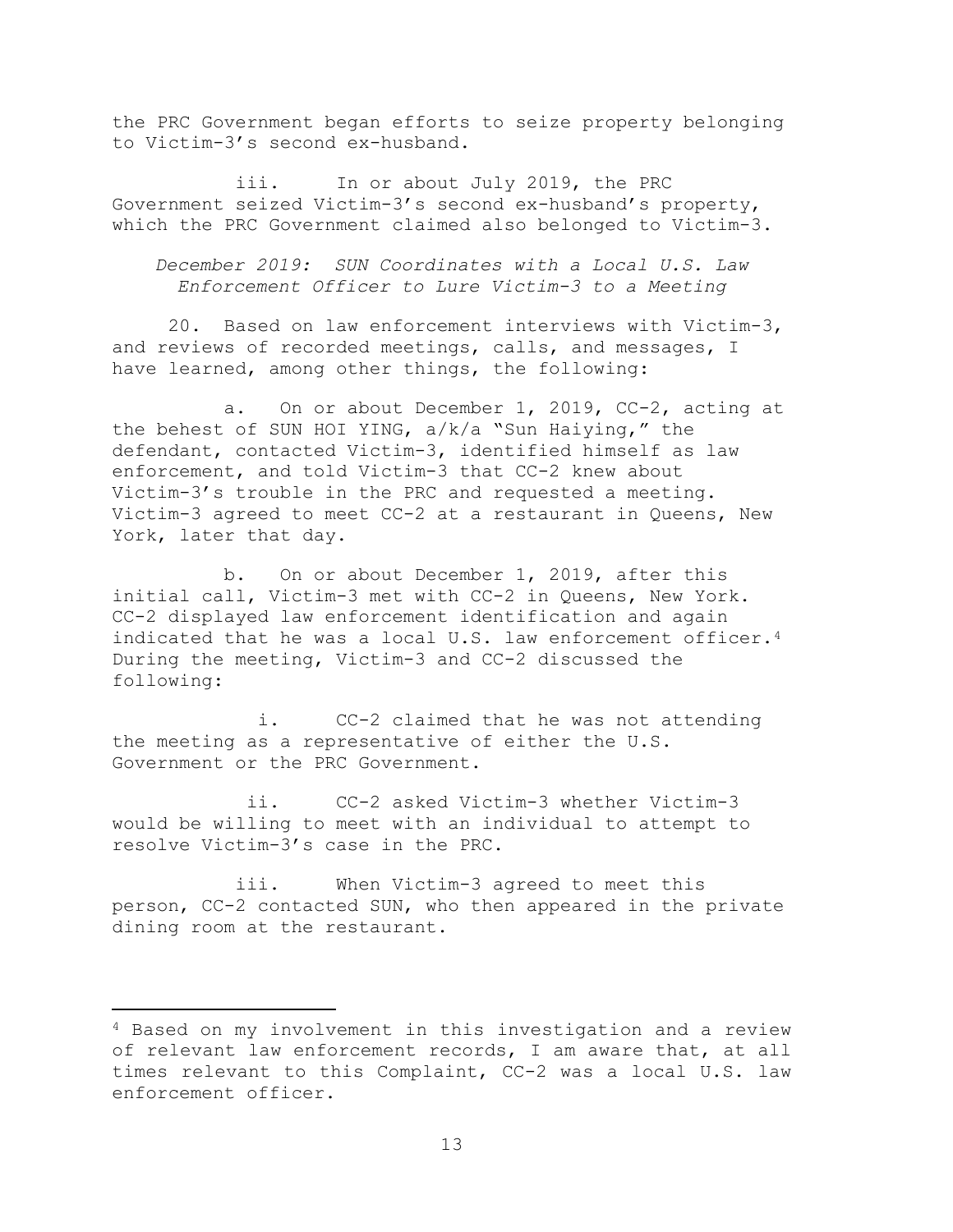c. After SUN arrived at the restaurant, SUN and Victim-3 discussed, among other things, the following:

i. SUN had been paid by the PRC Government to travel to the United States to meet with Victim-3.

ii. In particular, SUN told Victim-3 that he was in the United States because the PRC had found him to help them with Victim-3's case. *See supra* ¶ 10(c).

iii. SUN was tasked by the PRC Government to determine whether, and on what terms, if any, Victim-3 would settle Victim-3's case with the PRC Government.

iv. SUN conveyed that if Victim-3 did not agree to settle with the PRC Government, SUN would contact a U.S.-based tax attorney, who would sue Victim-3's second exhusband for tax evasion. SUN additionally threatened that the PRC Government was in possession of evidence that would prove the U.S. tax evasion allegations, and that as a private party, SUN could provide this information to the Internal Revenue Service ("IRS") or other U.S. Government officials. SUN showed copies of the allegedly incriminating documents to Victim-3.

v. In addition, SUN stated that if Victim-3 did not agree to settle, the PRC Government would reinstate the dismissed Chinese criminal case against Victim-3's first ex-husband.

vi. SUN told Victim-3 that SUN would be leaving for the PRC shortly. SUN introduced Victim-3 to another co-conspirator not named as a defendant herein who was also present at the meeting, and who was a leader of a local community organization ("CC-3"), and told Victim-3 to use CC-3 as a local contact once SUN returned to the PRC. CC-3 provided his contact information to Victim-3.

vii. SUN instructed Victim-3 to provide certain documentation to begin settlement negotiations with the PRC Government, including, among other things, a document signed by Victim-3 indicating that she was willing to settle her case with the PRC Government.

viii. SUN also provided his phone number, which was the phone number that CC-2 had used to contact Victim-3, and instructed Victim-3 to contact SUN via an encrypted messaging application ("Application-1"). SUN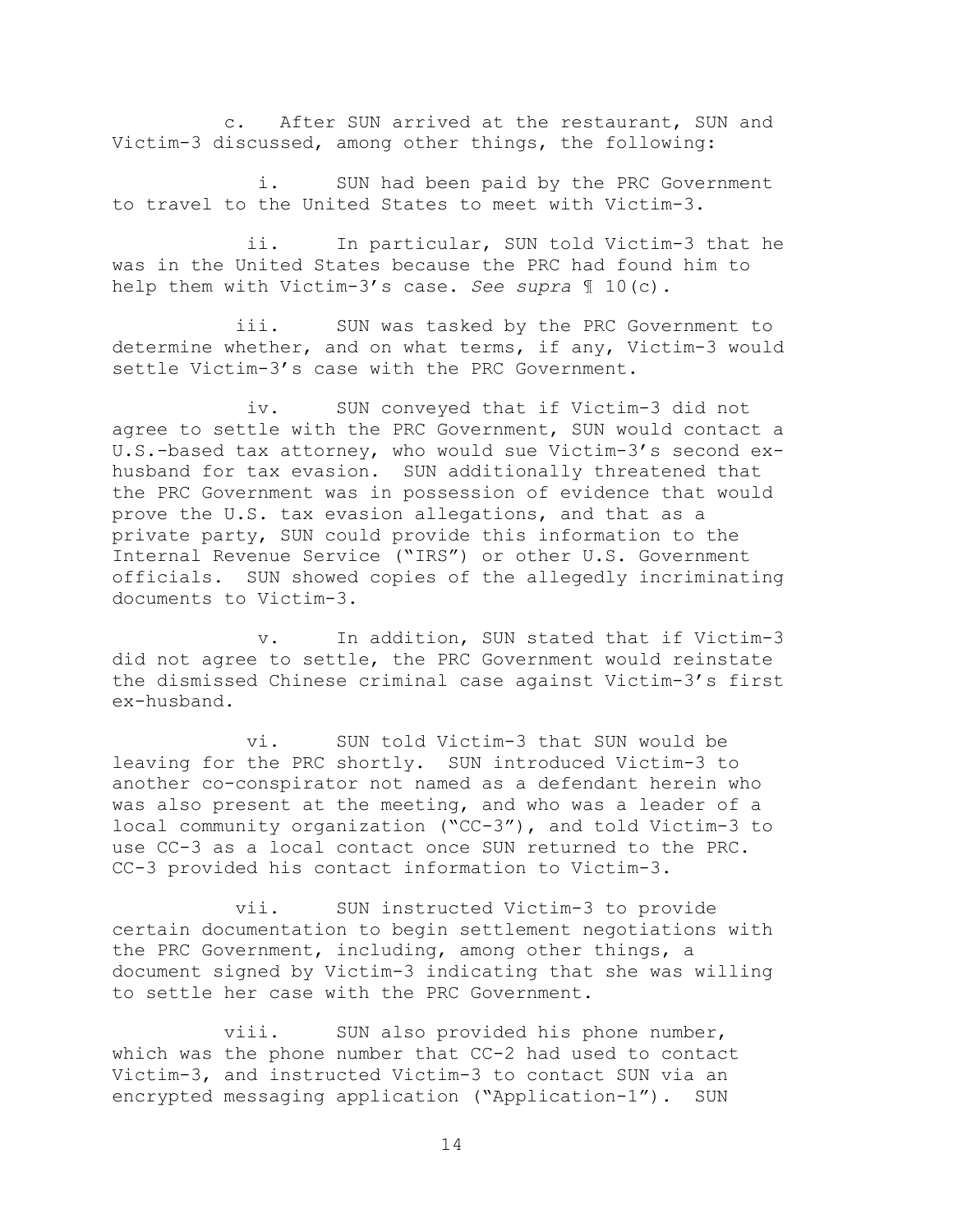provided his screenname (the "SUN Username") on Application-1 to Victim-3 and connected with Victim-3 on Application-1 before the meeting ended.

ix. Using Application-1, SUN sent Victim-3 an article regarding the properties in the name of Victim-3's second ex-husband that were being publicly auctioned in the PRC.

*December 2019: SUN Continues to Threaten Victim-3 on Behalf of the PRC Government* 

21. Based on law enforcement interviews with Victim-3, and reviews of recorded meetings, calls, and messages, I have learned, among other things, the following:

a. On or about December 2, 2019, using Application-1, SUN HOI YING, a/k/a "Sun Haiying," the defendant, messaged Victim-3 and asked Victim-3, among other things, what SUN should tell his client (which I believe to be a reference, as explained herein, to the PRC Government). SUN further advised Victim-3 that he was prepared to pass relevant documents from Victim-3 to the PRC Government.

b. Following the December 1, 2019 meeting, Victim-3 contacted the FBI and subsequently agreed to assist<br>the FBI's investigation.

c. On or about December 3, 2019, at the direction of the FBI, using Application-1, Victim-3 told SUN that she would provide the documents SUN requested. SUN suggested that Victim-3 meet with SUN the following day for SUN to accept the documents.

d. On or about December 4, 2019, at the direction of the FBI, Victim-3 met with SUN in Queens, New York. Based on my review of a draft transcript of this meeting, which was recorded, I have learned, among other things, the following:

 an individual, but "they" were an organization -- which I i. SUN was accompanied at the meeting by a person he said was his son. SUN told Victim-3 that he brought his son to the meeting because it was a "different era" now and he wanted his son to hear about how "dark" society can be. SUN continued to explain that Victim-3 was believe, based on my training, experience, and participation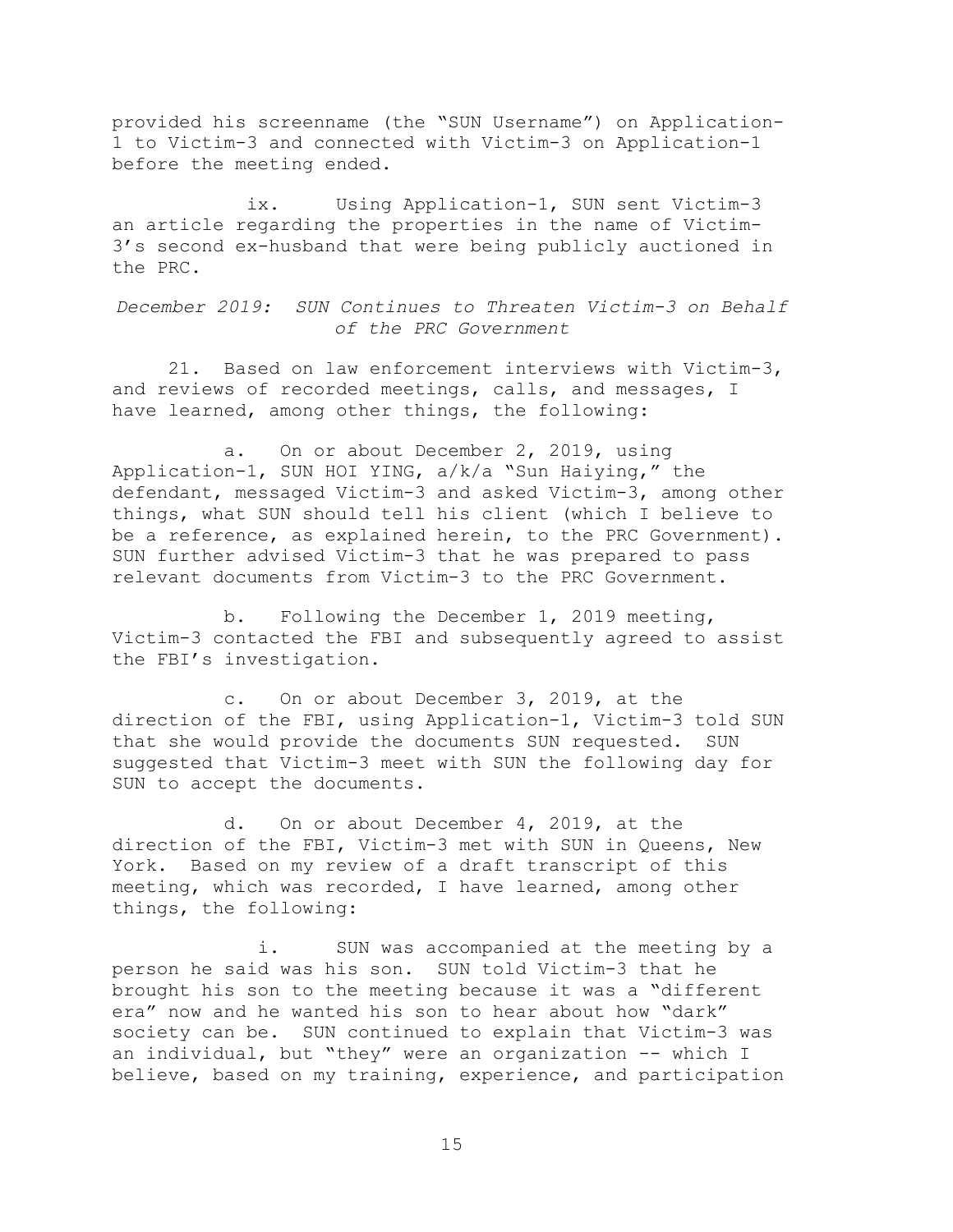in this investigation, was a reference to the PRC Government.

ii. Victim-3 provided a set of documents (the "Victim-3 Documents") to SUN, and told SUN she would provide additional documents in the coming days. SUN told Victim-3 she could provide copies of the additional documents via Application-1.

iii. SUN and Victim-3 then discussed the details of the case against Victim-3. When Victim-3 attempted to explain her innocence, SUN told Victim-3 that he did not care about the details. SUN further told Victim-3 that he did not believe Victim-3's explanations, and that Victim-3 would not be able to afford to hire teams of professionals and experts to figure out the intricacies of the case. Victim-3 asked if the PRC Government wanted to sue Victim-3 and her second ex-husband in the United States, and SUN reiterated his claim that the PRC Government can simply gather the information and submit it to the IRS without the trouble of a lawsuit.

iv. Victim-3 asked SUN how it was possible for the PRC Government to provide materials to the IRS directly, and SUN replied that the PRC Government can just as easily find someone in the United States to submit the materials. Victim-3 told SUN that she understood SUN to be telling her that she would be in a lot of trouble if she did not settle the case, and SUN replied by claiming that he was providing her this information out of the goodness of his heart, because things were not as simple as Victim-3 might think, which Victim-3 understood as a threat.

v. SUN then told Victim-3 that he believed Victim-3 had overestimated her own abilities, whereas the PRC Government found SUN, a professional, as a consultant to help them on the case.

vi. When Victim-3 told SUN that she hoped SUN would help her end her case in the PRC, SUN replied that he could not end the case, but that he could pass on whatever SUN learned from Victim-3 to the people who hired him (*i.e.*, the PRC Government). Victim-3 then asked SUN for information on the person at the CCDI who had hired SUN, and SUN told Victim-3 he would not discuss that because "the time has passed" and further told Victim-3 she should just think about how she wanted to proceed. Later, Victim-3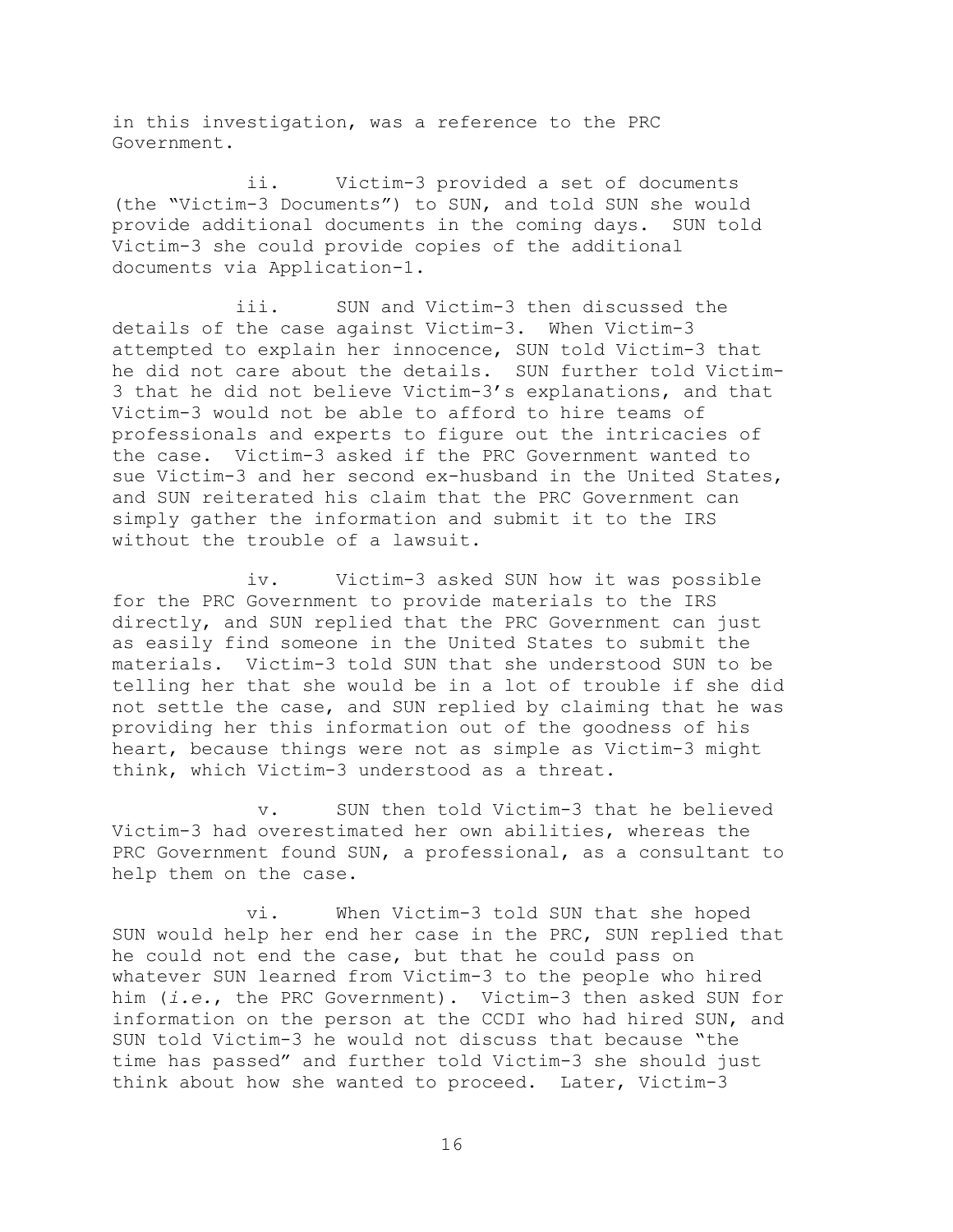asked SUN if he was being paid by the people who hired him to find Victim-3, and SUN replied, "of course" and that the PRC Government used third party experts now.

vii. Victim-3 asked SUN, if she agreed to the terms of the PRC Government, whether they would still follow through on their threat to release information to the IRS, and SUN replied that if Victim-3 agreed to the terms, then "they won't have to do the second thing." However, SUN told Victim-3 that if their talks stopped, then passing the information would be his next course of action.

e. Following the December 4, 2019 meeting, SUN continued to communicate with Victim-3 using Application-1. On or about December 7, 2019, SUN left the United States and returned to the PRC. Shortly after returning to the PRC, SUN messaged Victim-3 using the Application-1 and asked Victim-3 to prepare the documents he had requested as soon as possible.

*February 2020 – October 2020: SUN Coordinates with the Local U.S. Law Enforcement Officer to Collect Information about Victim-3 and other Operation Fox Hunt Victims* 

22. Based on law enforcement interviews with Victim-3, and reviews of recorded meetings, calls, and messages, I have learned, among other things, that between in or about February 2020 and in or about October 2020, at the behest of SUN HOI YING, a/k/a "Sun Haiying," the defendant, CC-2 continued to pass information between SUN and Victim-3. Based on my review of the recorded meetings, calls, and messages between CC-2 and Victim-3, and from law enforcement interviews of Victim-3, I have learned the following about SUN's continued pressure campaign against Victim-3:

a. On or about February 9, 2020, at the direction of the FBI, Victim-3 met with CC-2 in Queens, New York. During that meeting, CC-2 and Victim-3 discussed, among other things, the following:

i. CC-2 said that he did not believe that SUN would file a lawsuit -- which Victim-3 understood to be a reference to the lawsuit SUN threatened would be filed if Victim-3 did not settle with the PRC Government -- while SUN and Victim-3 were negotiating, but that CC-2 believed that SUN was serious about such a threat if they were not able to reach a resolution.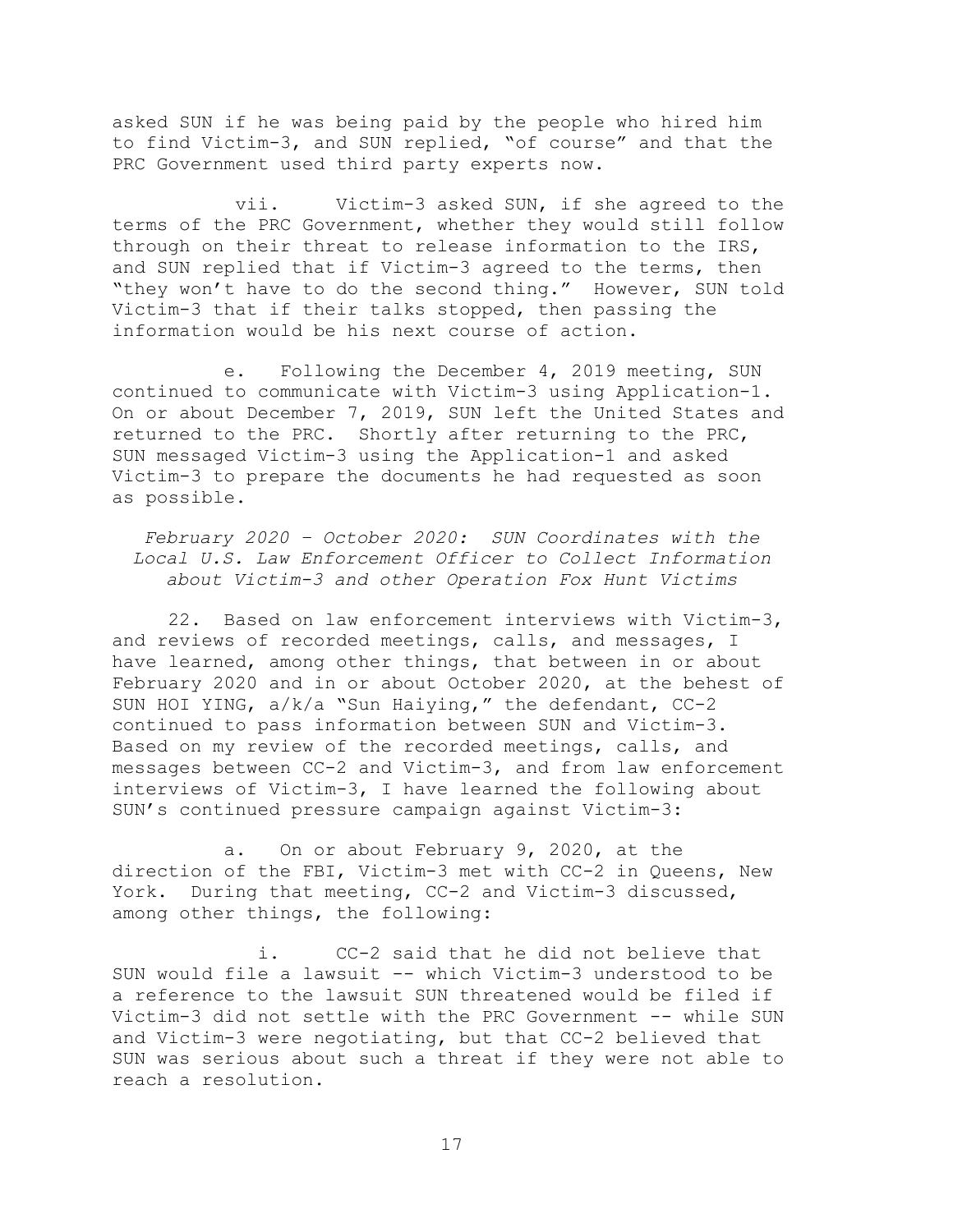ii. CC-2 indicated that he viewed himself as an intermediary between Victim-3 and the PRC government, and was not on either's side.

iii. CC-2 instructed Victim-3 that if SUN was able to make a settlement offer that it would likely come through CC-3, and that CC-3 would be Victim-3's point of contact. CC-2 reiterated that he was only participating as a favor to a friend, that CC-2 would not be involved beyond passing Victim-3's questions to SUN, and that CC-2 already had told SUN that because of CC-2's job, CC-2 would not act on behalf of the PRC Government.

b. On or about February 22, 2020, CC-2 sent Victim-3 an audio message over Application-1 in which CC-2 stated that he had communicated with SUN and that SUN had indicated that materials about Victim-3's case had been forwarded to the relevant PRC authorities, but that due to the ongoing COVID-19 pandemic, the response might be delayed.

c. In or about March 2020, Victim-3 and CC-2 exchanged messages over Application-1 in which CC-2 relayed a message from SUN regarding the status of Victim-3's case and stated that PRC Government authorities were working to verify the information provided by Victim-3.

d. On or about June 19, 2020, Victim-3 and CC-2 exchanged additional messages over Application-1. Based on my review of this exchange, I have learned, among other things, that CC-2 agreed to continue to follow up with SUN about Victim-3's case.

e. In or about July 2020, Victim-3 and CC-2<br>additional messages over Application-1. Based on exchanged additional messages over Application-1. my review of this exchange, I have learned, among other things, that CC-2 told Victim-3 that he and SUN had spoken the week before. CC-2 further told Victim-3 that "relevant leaders have approved the investigation of the assets in Wuhan and Shenyang" but that "from what [SUN] said it doesn't look too optimistic with the further investigation."

f. On or about October 22, 2020, at the direction of the FBI, Victim-3 participated in a recorded meeting with CC-2 in Queens. Based on my review of that recording, I have learned, among other things, that CC-2 and Victim-3 discussed the following: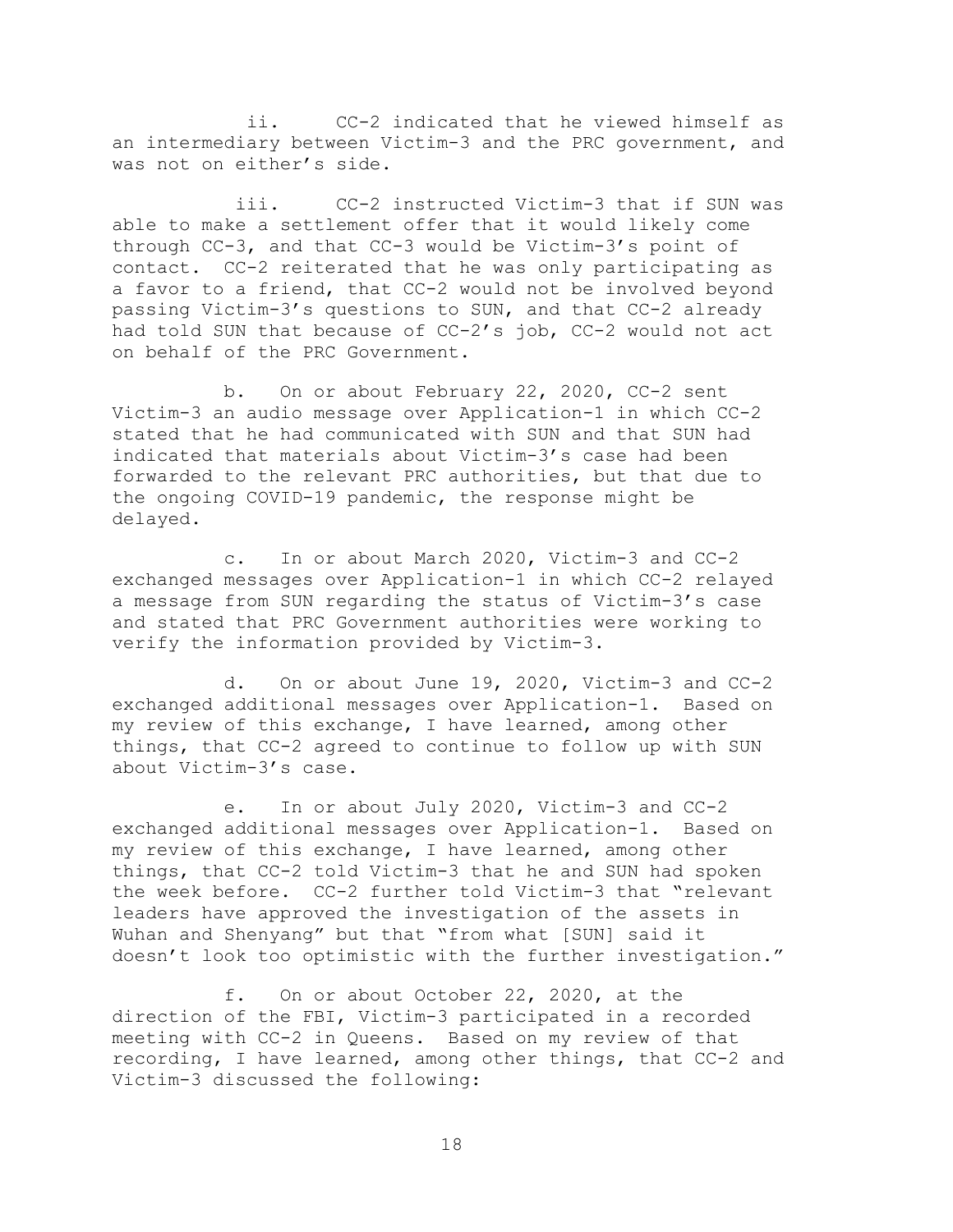i. CC-2 told Victim-3 that the PRC Government definitely wants Victim-3's case to be settled, but that Victim-3 should give a positive gesture to the PRC Government. Victim-3 responded by telling CC-2 that SUN had asked her to write something to the PRC Government, and that she did. CC-2 replied that SUN told CC-2 that Victim-3 still owed papers to the PRC Government. Victim-3 told CC-2 that she thinks the papers SUN was waiting for were not relevant to her case.

ii. CC-2 told Victim-3 that he had informed SUN he would be meeting today with Victim-3, and that he would tell SUN that Victim-3 said the papers SUN was waiting for were not needed.

iii. CC-2 further told Victim-3 that he asked SUN what the PRC Government's stance on Victim-3's case was, and SUN replied that they wanted to see what Victim-3's attitude and response was first.

g. On or about October 26, 2020, CC-2 contacted Victim-3 using Application-1. Based on law enforcement interviews with Victim-3 regarding that conversation, I have learned, among other things, that CC-2 and Victim-3 discussed the following:

i. CC-2 told Victim-3 that he told SUN about his October 22, 2020 meeting with Victim-3.

ii. CC-2 further told Victim-3 that SUN reaffirmed that Victim-3 needed to provide the documents that SUN previously requested if Victim-3 wanted to resolve her case with the PRC Government.

23. On or about July 16, 2020, U.S. Magistrate Judge for the Southern District of New York, the Honorable Robert W. Lehrburger, issued a search warrant for CC-2's cloud storage account (the "CC-2 Cloud Account"). Based on a review of encrypted messages sent through Application-1 between the SUN Username and a username CC-2 identified as his own to Victim-3 (the "CC-2 Username"), I know that CC-2 reported to SUN HOI YING, a/k/a "Sun Haiying," the defendant, on his interactions with Victim-3 and that SUN directed CC-2 to pass certain messages to Victim-3 from the PRC Government. For example:

a. On or about February 6, 2020, CC-2 reported to SUN that Victim-3 came to look for CC-2 at a law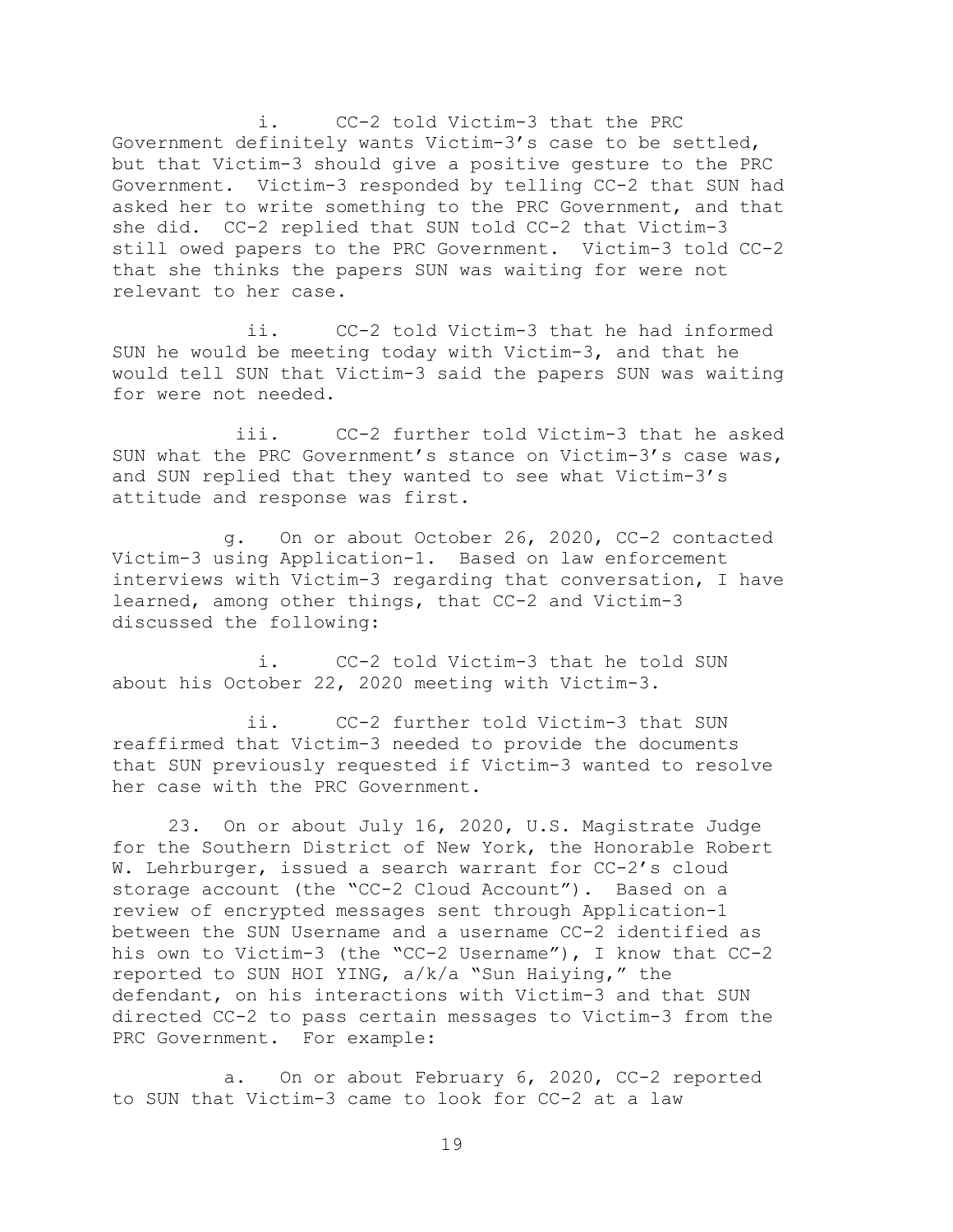enforcement agency office in New York, New York and wanted to speak with CC-2 privately.

b. On or about February 10, 2020, CC-2 reported to SUN that he had met with Victim-3 and agreed to call SUN to provide further information.

c. On or about February 21, 2020, SUN sent CC-2 instructions on a message to deliver to Victim-3 regarding the status of her case with the PRC Government.

24. Based on my review of information from law enforcement databases and my review of encrypted messages retrieved from Application-1 in the CC-2 Cloud Account, I further know that SUN HOI YING, a/k/a "Sun Haiying," the defendant, communicated with CC-2 regarding other Operation Fox Hunt victims. For example:

a. On or about December 2, 2019, SUN sent CC-2 a PDF attachment containing a photograph of an individual ("Victim-4"), a photograph of Victim-4's PRC passport, and a photograph of Victim-4's permanent residence permit issued by a European country. The PDF contained additional personal information about Victim-4, including PRC identification numbers and travel history. Additionally, the PDF included information alleging that Victim-4 had created a shareholding company to "lure in capital" but had significant outstanding debts. In addition to the information about Victim-4, the PDF contained photographs and personal information regarding individuals described in the PDF as Victim-4's wife, daughter, and mistress.

b. Victim-4 is the subject of a Red Notice requested by the PRC Government and is a target of Operation Fox Hunt. The Red Notice indicates that, among other places, Victim-4 is likely to be located in the United States.

c. Also on or about December 2, 2019, SUN sent CC-2 two additional photographs of PRC passports. The PRC passports depicted two individuals, Victims-5 and -6. SUN additionally sent close-up images of photographs of Victims-5 and -6 which had been cut from the PRC passports. SUN then sent CC-2 a link to a PRC-based news article describing Victim-5's alleged crimes in the PRC.

d. Victims-5 and -6 are the subjects of Red Notices requested by the PRC Government and are targets of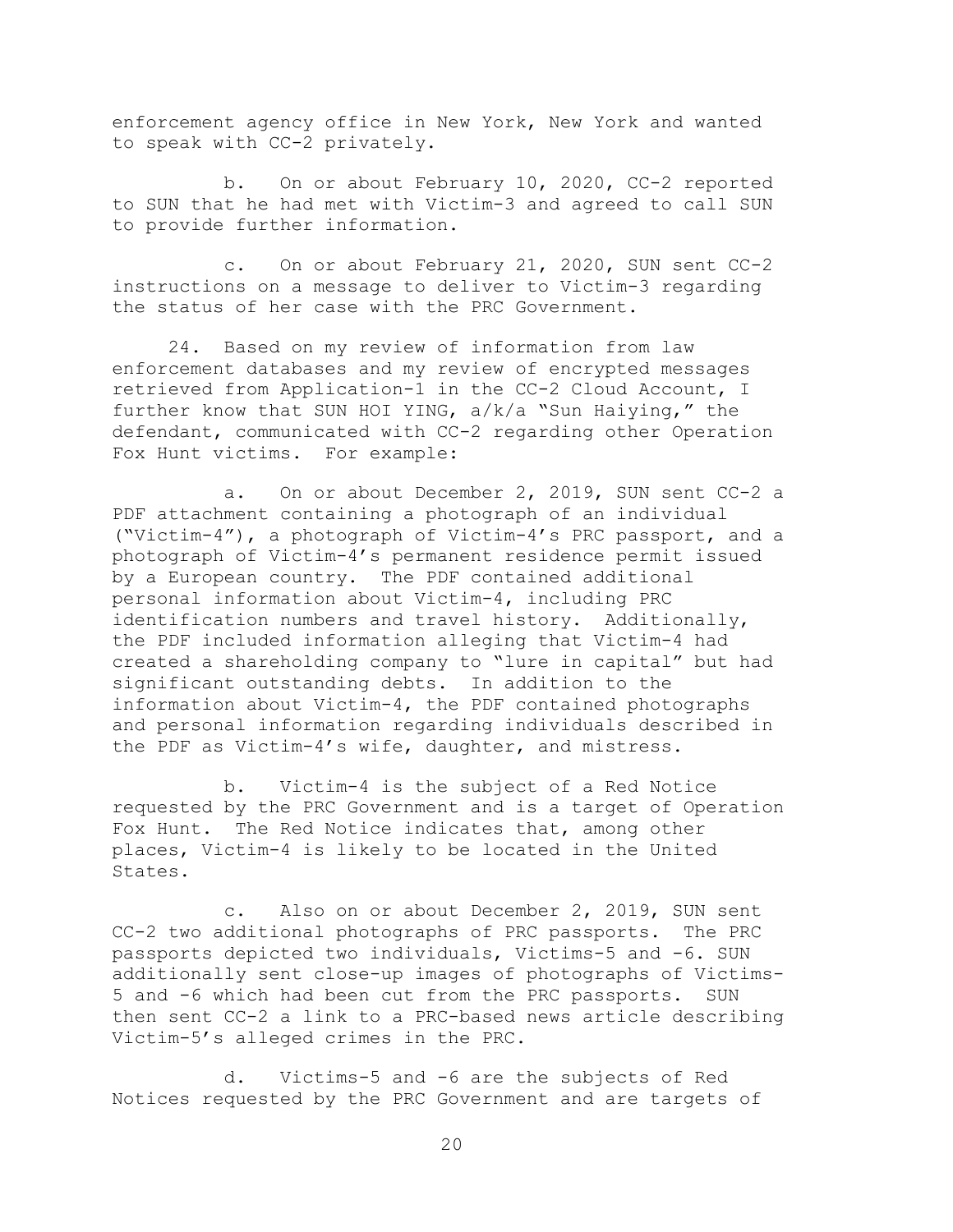Operation Fox Hunt. The Red Notices indicate that Victims-5 and -6 are likely to be located in the United States.

# **SUN Engages Additional Private Investigators to Target Victim-3 and Other Fox Hunt Victims**

25. Based on, among other things, law enforcement interviews with members of a private investigation firm ("P.I. Firm-2") and a person working at the direction of SUN HOI YING, a/k/a "Sun Haiying," the defendant ("SUN Intermediary-1") I have learned, among other things, the following:

a. In or about November 2019, SUN hired Intermediary-1, a person living in the United States with whom SUN had a social relationship, to locate an individual ("Victim-7") who SUN told Intermediary-1 was likely located in Canada. SUN told Intermediary-1 that Victim-7 was a "missing person" and that Victim-7's father was attempting to locate him.

b. Victim-7 is the subject of a Red Notice requested by the PRC Government and is a target of Operation Fox Hunt. The Red Notice indicates that Victim-7 is wanted for alleged economic crimes by the PRC Government.

c. On two occasions, SUN met Intermediary-1 in Canada for the purpose of attempting to locate Victim-7. SUN did not disclose to Intermediary-1 that Victim-7 was an Operation Fox Hunt target.

d. At SUN's direction, Intermediary-1 hired P.I. Firm-2 to assist with the search for information regarding Victim-7. Using Application-1, SUN sent Intermediary-1 a photograph of an invoice to demonstrate how the SUN Company should be billed for services. Based on a review of that photograph, I am aware that the invoice, which is partially obscured, discusses a background investigation for a female person with the same date of birth as Victim-3.

e. Later, using Application-1, SUN sent Intermediary-1 a photograph of a residential home with an address in Queens, New York. Based on a review of that address and my involvement in this investigation, I know that the address is one of Victim-3's former home addresses.

f. After sending the photograph of Victim-3's former home address to Intermediary-1, SUN told